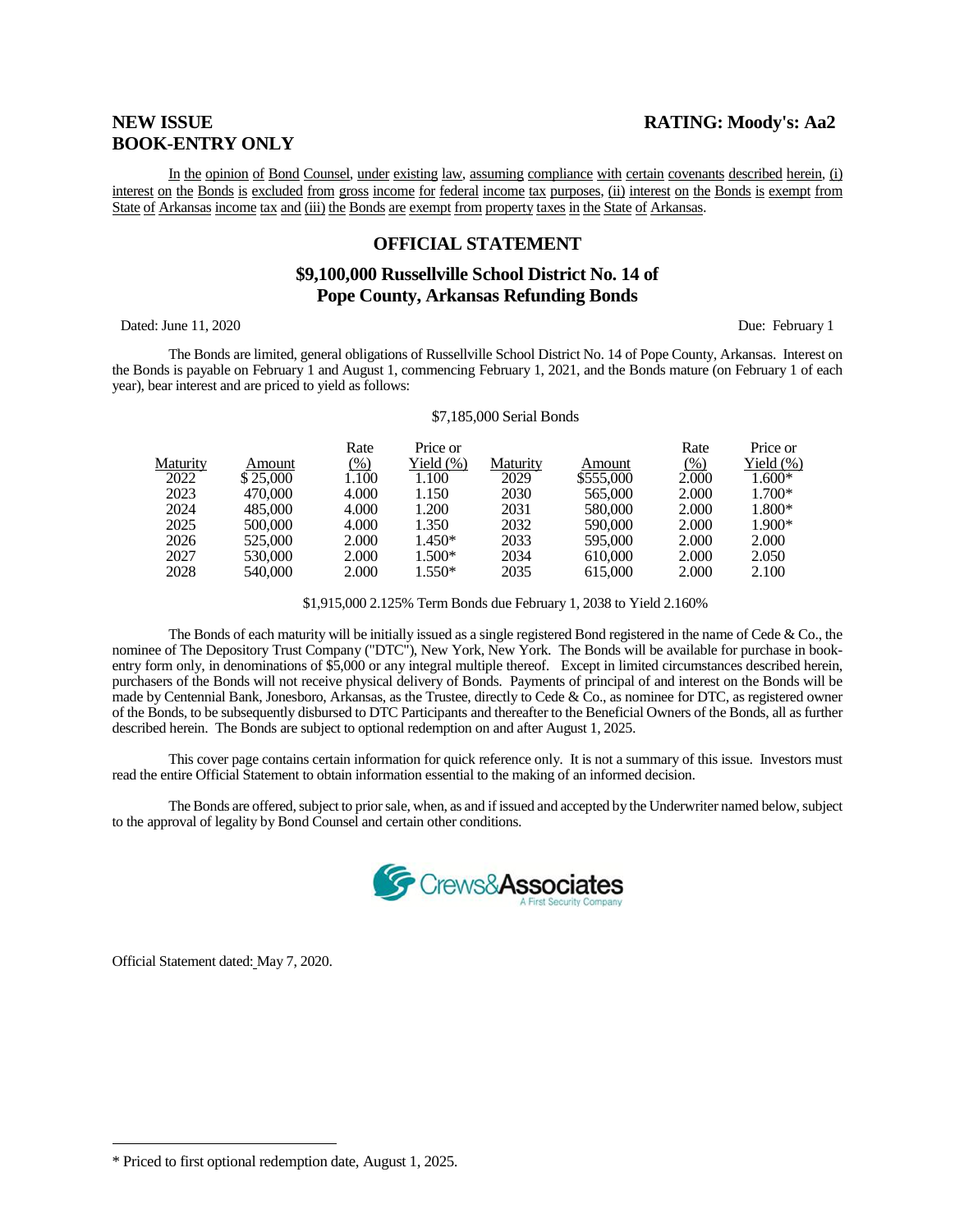No dealer, broker, salesman or other person has been authorized by the District or the Underwriter to give any information or to make any representations other than contained in this Official Statement, and, if given or made, such other information or representations must not be relied upon as having been authorized by any of the foregoing. This Official Statement does not constitute an offer to sell or a solicitation of an offer to buy nor shall there be any offer, solicitation or sale of the Bonds by or to any person in any jurisdiction in which it is unlawful to make such offer, solicitation or sale. Neither the delivery of this Official Statement nor the sale of any of the Bonds implies that there has been no change in the matters described herein since the date hereof or that the information herein is correct as of any time subsequent to its date.

#### TABLE OF CONTENTS

| $\mathbf{1}$                                                                                                  |
|---------------------------------------------------------------------------------------------------------------|
| $\mathbf{2}$                                                                                                  |
| $\overline{2}$<br>$\overline{4}$<br>$\overline{4}$<br>$\begin{array}{c} 5 \\ 5 \\ 6 \end{array}$              |
| 6                                                                                                             |
| $\boldsymbol{7}$                                                                                              |
| $\boldsymbol{7}$<br>$\overline{7}$                                                                            |
| $\tau$                                                                                                        |
| 7<br>$\boldsymbol{7}$<br>$\begin{array}{c} 8 \\ 8 \\ 8 \end{array}$<br>8<br>8<br>$\mathbf{9}$<br>9<br>9<br>10 |
| 10                                                                                                            |
| 10<br>11<br>11<br>11<br>12<br>12<br>12<br>12<br>12                                                            |
|                                                                                                               |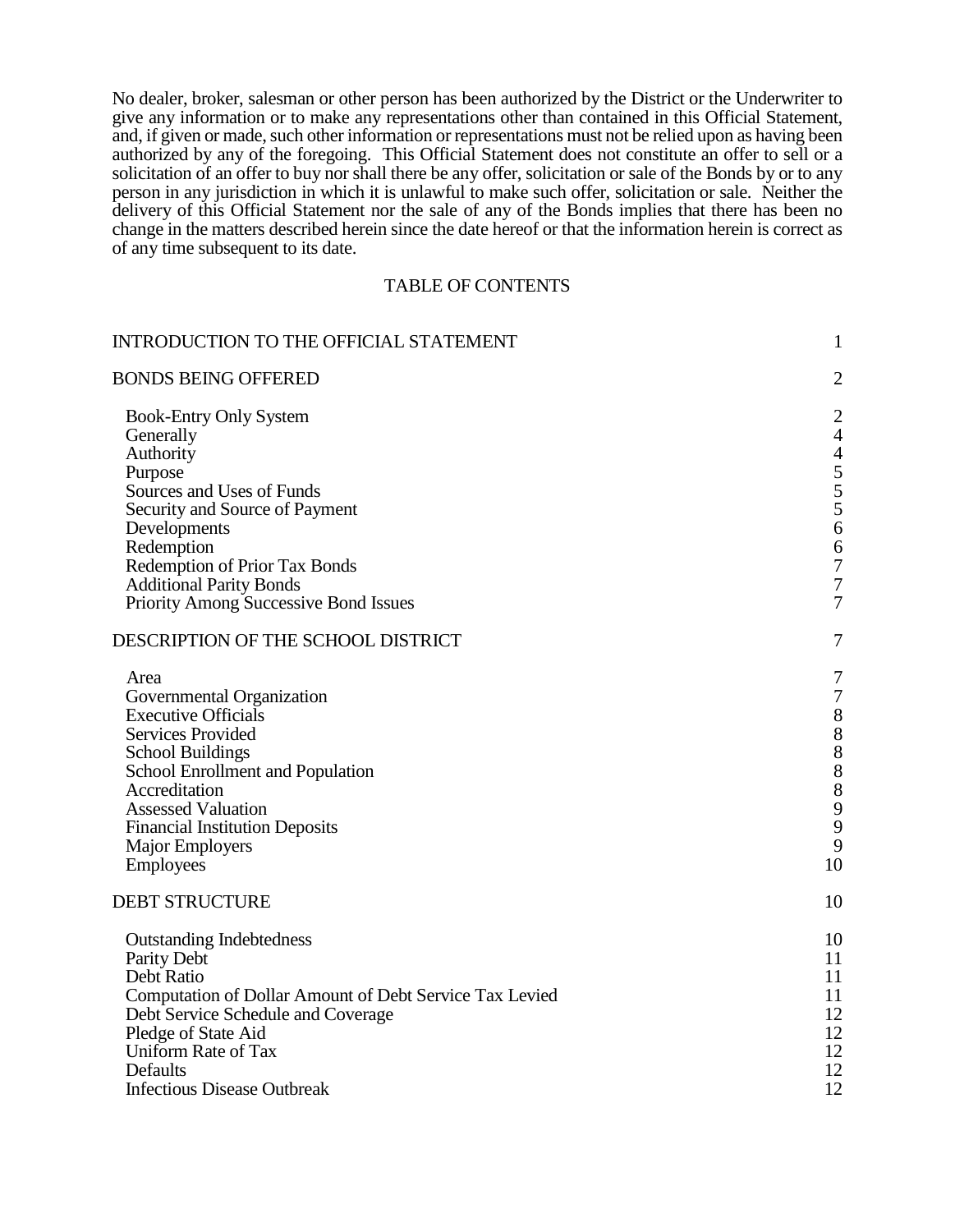| THE RESOLUTION                                                                                                                                                                                                                                                                        | 13                                                                            |
|---------------------------------------------------------------------------------------------------------------------------------------------------------------------------------------------------------------------------------------------------------------------------------------|-------------------------------------------------------------------------------|
| <b>Bond Fund</b><br>Deposit of Sale Proceeds<br>Investments<br>Trustee<br>Modification of Terms of Bonds<br>Defeasance<br><b>Defaults and Remedies</b>                                                                                                                                | 13<br>13<br>13<br>14<br>14<br>14<br>14                                        |
| <b>FINANCIAL INFORMATION</b>                                                                                                                                                                                                                                                          | 16                                                                            |
| Sources and Uses of Funds<br><b>Collection of Taxes</b><br>Overlapping Ad Valorem Taxes<br>Assessment of Property and Collection of Property Taxes<br><b>Constitutional Amendment Affecting Personal Property Taxes</b><br>Constitutional Amendment Nos. 59 and 79<br>Major Taxpayers | 16<br>17<br>17<br>17<br>19<br>19<br>21                                        |
| <b>LEGAL MATTERS</b>                                                                                                                                                                                                                                                                  | 21                                                                            |
| <b>Litigation Over State Funding for Schools</b><br><b>Legal Proceedings</b><br>Legal Opinion<br><b>Tax Exemption</b><br>Non-Litigation Certificate<br><b>Official Statement Certificate</b>                                                                                          | 21<br>21<br>22<br>22<br>24<br>24                                              |
| CONTINUING DISCLOSURE CERTIFICATE                                                                                                                                                                                                                                                     | 24                                                                            |
| Purpose of the Continuing Disclosure Certificate<br>Provision of Annual Financial Information and Operating Data<br>Notice of Listed Events<br>District to Disseminate Information and Notices<br>Amendment; Waiver<br><b>Additional Information</b><br>Noncompliance                 | 24<br>24<br>25<br>26<br>26<br>26<br>26                                        |
| CONTINUING DISCLOSURE PAST COMPLIANCE                                                                                                                                                                                                                                                 | 26                                                                            |
| <b>MISCELLANEOUS</b>                                                                                                                                                                                                                                                                  | 28                                                                            |
| <b>Bond Rating</b><br>Underwriting<br><b>Interest of Certain Persons</b><br>INTRODUCTION TO THE OFFICIAL STATEMENT<br><b>BONDS BEING OFFERED</b><br><b>Book-Entry Only System</b><br>Generally<br>Authority<br>Purpose                                                                | 28<br>28<br>28<br>$\mathfrak{Z}$<br>5<br>$rac{5}{7}$<br>$\boldsymbol{7}$<br>8 |
| Sources and Uses of Funds                                                                                                                                                                                                                                                             | 8                                                                             |
| Developments<br>Redemption                                                                                                                                                                                                                                                            | 9<br>9                                                                        |
| <b>Redemption of Prior Tax Bonds</b>                                                                                                                                                                                                                                                  | 10                                                                            |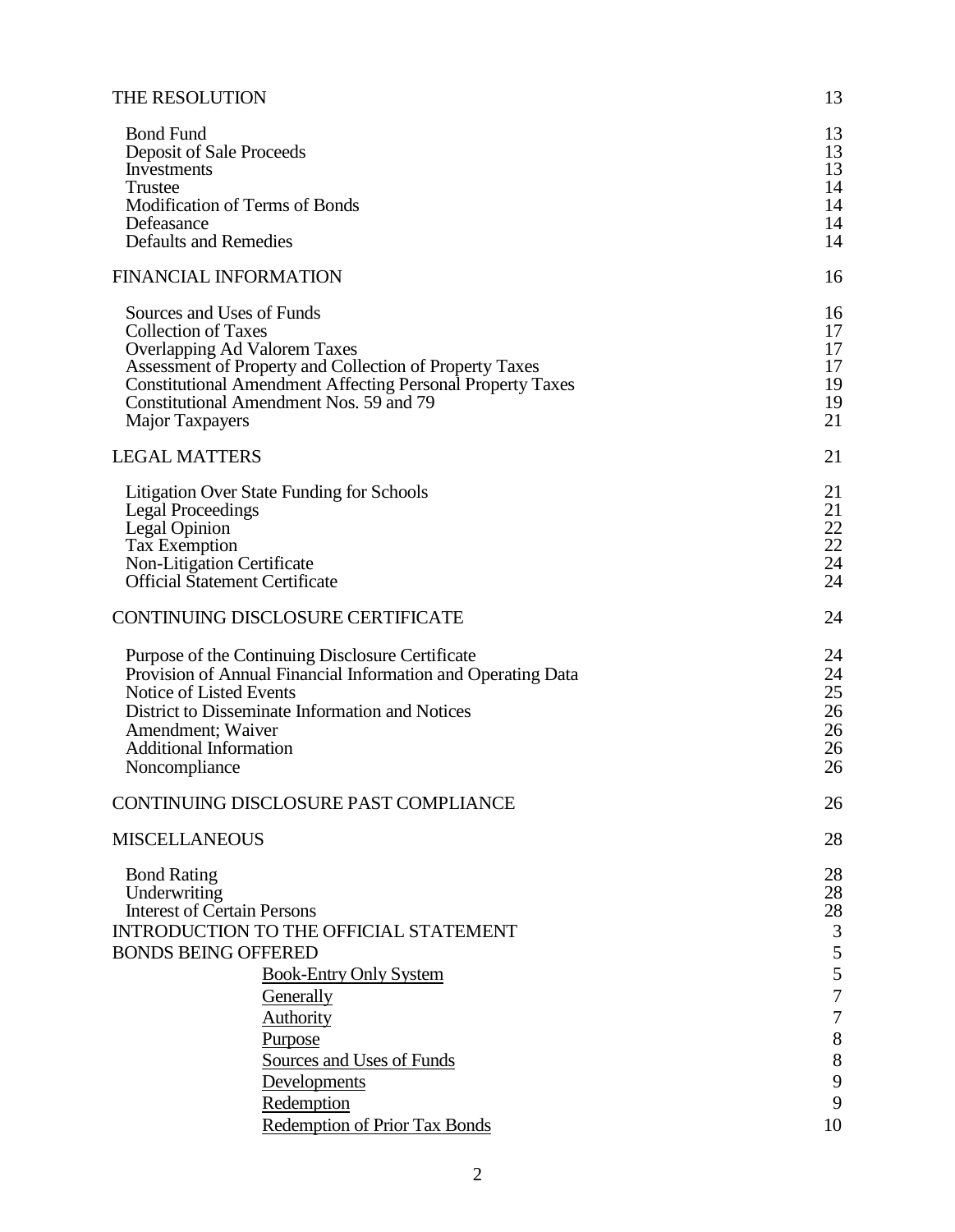| <b>Additional Parity Bonds</b>               | 10 |
|----------------------------------------------|----|
| <b>Priority Among Successive Bond Issues</b> | 10 |
| <b>Financial Institution Deposits</b>        | 12 |
| <b>Major Employers</b>                       | 12 |
| Debt Service Schedule and Coverage           | 15 |
| Pledge of State Aid                          | 15 |
| Uniform Rate of Tax                          | 15 |
| Defaults                                     | 15 |

16

In an attempt to slow the spread of COVID-19 in the State, the Governor has taken numerous and wide-spread actions designed to mandate and/or encourage "social distancing" to slow the spread of COVID-19. The Governor has also mandated that all Arkansas public schools will remain closed for onsite instruction. On March 28, 2020, the Arkansas General Assembly enacted legislation that creates a COVID-19 Rainy Day Fund to help the State cope with the outbreak. Developments with respect to COVID-19 and the State's responses to COVID-19 (including governmental mandates) may continue to occur at a rapid pace, including on a daily basis, and the swift spread of the outbreak may continue to increase in severity for an unknown period of time. Some mandated or encouraged business practices currently in existence or implemented in the future may cause the closure of businesses within the District, and such closures may have an adverse impact on collections of the ad valorem taxes levied by the District. The potential financial impact on the District cannot be predicted at this time, such as any potential reduction in the District's debt service revenues and the State's ability to cure any deficiency in debt service payment by the District; however, the continued spread of COVID-19 could have a material adverse effect on the District and collections of ad valorem taxes.

| THE RESOLUTION                                                    |    |
|-------------------------------------------------------------------|----|
| <b>Bond Fund</b>                                                  | 16 |
| <b>Deposit of Sale Proceeds</b>                                   | 16 |
| Investments                                                       | 16 |
| Trustee                                                           | 17 |
| <b>Modification of Terms of Bonds</b>                             | 17 |
| Defeasance                                                        | 17 |
| <b>Defaults and Remedies</b>                                      | 17 |
| <b>Assessment of Property and Collection of Property Taxes</b>    | 20 |
| <b>Constitutional Amendment Affecting Personal Property Taxes</b> | 22 |
| Constitutional Amendment Nos. 59 and 79                           | 22 |
| <b>LEGAL MATTERS</b>                                              |    |
| <b>Litigation Over State Funding for Schools</b>                  | 24 |
| <b>Legal Proceedings</b>                                          | 24 |
| Legal Opinion                                                     | 25 |
| <b>Tax Exemption</b>                                              | 25 |
| <b>Non-Litigation Certificate</b>                                 | 27 |
| <b>Official Statement Certificate</b>                             | 27 |
| <b>MISCELLANEOUS</b>                                              |    |
| <b>Bond Rating.</b>                                               | 31 |
| Underwriting                                                      | 31 |
| <b>Interest of Certain Persons</b>                                | 31 |
| <b>INTRODUCTION TO THE OFFICIAL STATEMENT</b>                     |    |

This introduction to the Official Statement is only a brief description and is subject in all respects to the more complete information contained in the Official Statement. The offering of the Bonds to potential investors is made only by means of the entire Official Statement, including the cover page.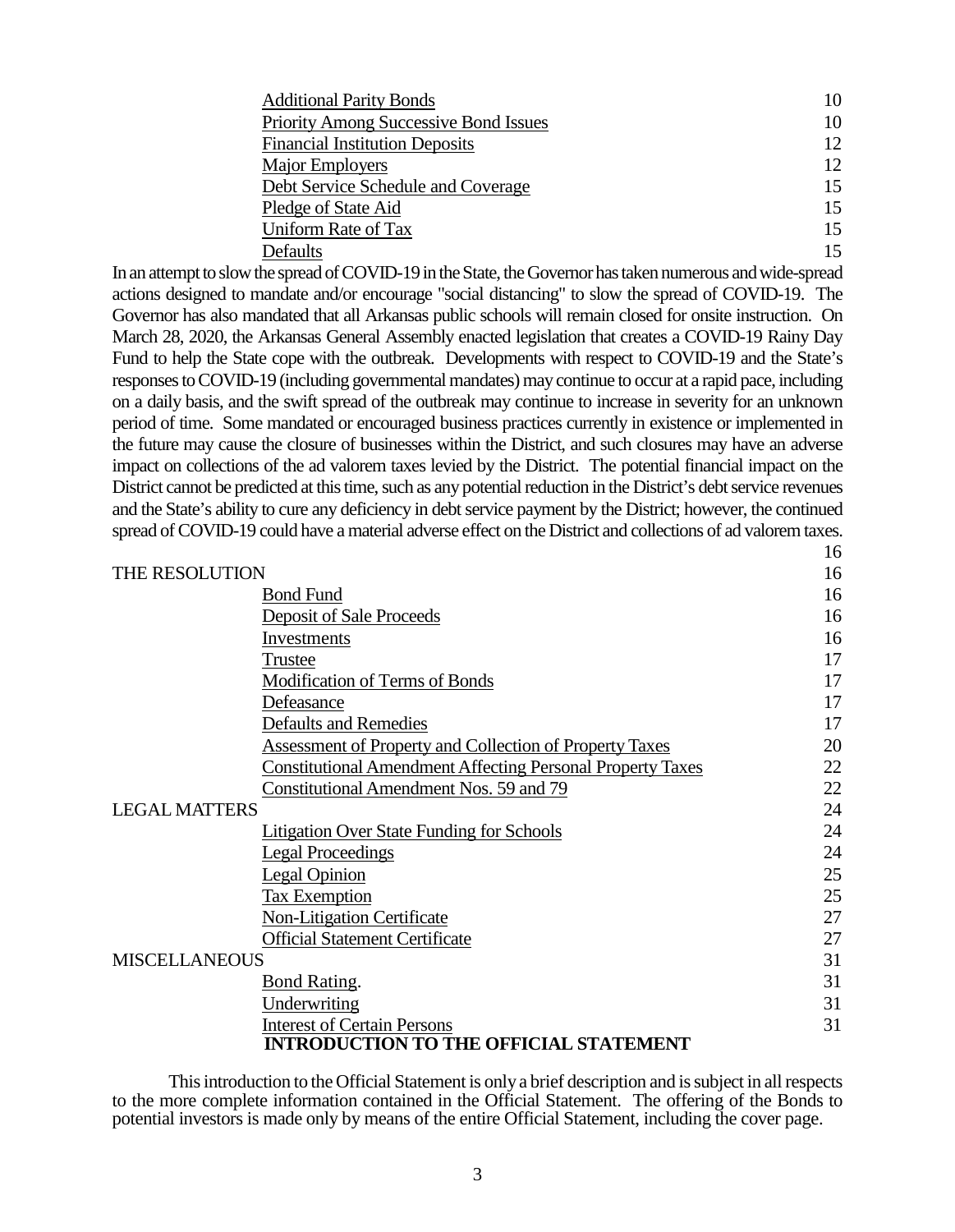Purpose of Official Statement. This Official Statement is provided to furnish certain information in connection with the issuance by Russellville School District No. 14 of Pope County, Arkansas (the "District"), of its Refunding Bonds, dated June 11, 2020, in the aggregate principal amount of \$9,100,000 (the "Bonds").

Book-Entry Only System. The Bonds will be initially issued in book-entry form and purchasers of Bonds will not receive certificates representing their interests in the Bonds purchased. See **BONDS BEING OFFERED, Book-Entry Only System.** The Bonds will contain such other terms and provisions as described herein. See **BONDS BEING OFFERED**, Generally.

The District. The District is a school district duly established and existing under the Constitution and laws of the State of Arkansas for the purpose of providing public school education for persons residing within the geographic boundaries of the District. See **DESCRIPTION OF THE SCHOOL DISTRICT**.

Purpose. The Bonds are being issued to refund the District's Construction Bonds dated December 1, 2014, the District's Construction Bonds, dated June 1, 2015 and the District's Construction Bonds, dated July 1, 2015 (collectively, the "Bonds Being Refunded"). See **BONDS BEING OFFERED**, Purpose.

Security and Source of Payment. The Bonds will be limited, general obligations of the District. No specific tax has been voted for payment of the Bonds Being Refunded, and there will be no specific tax for payment of these Bonds, but the Bonds are secured by a pledge of surplus revenues (being revenues in excess of the amounts necessary to insure the payment when due of principal of, interest on and trustee's and paying agent's fees in connection with the bonds for which voted), derived from debt service taxes heretofore or hereafter voted for payment of other bond issues of the District (subject to prior pledges of such surplus revenues). See **BONDS BEING OFFERED**, Security and Source of Payment.

#### **Major Taxpayers. Entergy Arkansas Inc. owns property in the District equal to 37.92% of the total assessed valuation of taxable property within the District. A change in operation of Entergy Arkansas Inc. would significantly affect the tax base and taxes of the District. See FINANCIAL INFORMATION, Major Taxpayers.**

Litigation Over State Funding for Schools. In an Order issued November 9, 1994, the Honorable Annabelle C. Imber held that the existing state funding system for public education violated the equal protection provision of the Arkansas Constitution and violated Article 14, § 1 of the Arkansas Constitution by "failing to provide a general, suitable and efficient system of free public education." Lake View School Dist. No. 15 of Phillips County, Arkansas v. Jim Guy Tucker, Case No. 92-5318 (1994). **After years of litigation and legislation, the Arkansas Supreme Court concluded (on May 31, 2007) that the system of public school financing was now in constitutional compliance.**

At the 1996 general election, a Constitutional Amendment was passed ("Amendment No. 74") which establishes a statewide 25-mill property tax minimum for maintenance and operation of the public schools (the "Uniform Rate of Tax"). The Uniform Rate of Tax replaces that portion of local school district ad valorem taxes available for maintenance and operation. The Uniform Rate of Tax is to be collected in the same manner as other school property taxes, but the revenues generated from the Uniform Rate of Tax are remitted to the State Treasurer for distribution to the school districts.

Redemption. The Bonds are subject to optional redemption on and after August 1, 2025. The Bonds maturing on February 1, 2038 are subject to mandatory sinking fund redemption as described herein. The Trustee shall give at least thirty (30) days' notice of redemption. See **BONDS BEING OFFERED**, Redemption.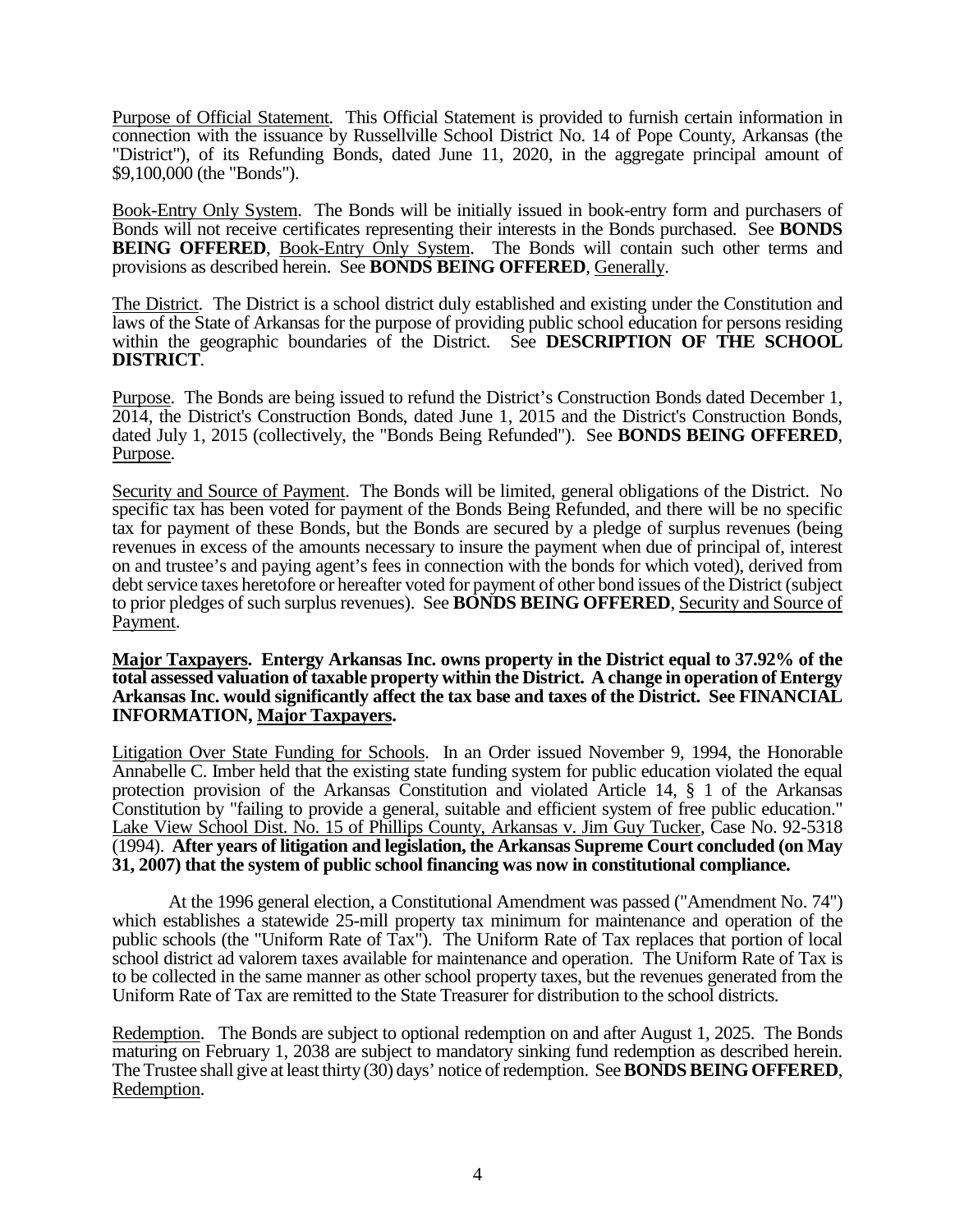Denominations and Registration. The Bonds are issuable only as fully registered bonds, without coupons, in the denomination of \$5,000 or an integral multiple thereof. Interest is payable February 1, 2020, and semiannually thereafter on each February 1 and August 1. Unless the Bonds are in bookentry form, payment of principal of the Bonds will be made to the owners of the Bonds at the principal office of Centennial Bank, Jonesboro, Arkansas (the "Trustee"). Interest is payable by check mailed by the Trustee to the registered owners as of the Record Date (herein defined) for each interest payment date. A Bond may be transferred, in whole or in part (in integral multiples of \$5,000), but only upon delivery of the Bond, together with a written instrument of transfer, to the Trustee. See **BONDS BEING OFFERED.** Generally and Book-Entry Only System.

Tax Exemption. In the opinion of Friday, Eldredge & Clark, LLP, as Bond Counsel ("Bond Counsel"), under existing law, assuming compliance with certain covenants described herein, (i) interest on the Bonds is excludable from gross income for federal income tax purposes, (ii) interest on the Bonds is not an item of tax preference for purposes of the federal alternative minimum tax, (iii) the Bonds are "qualified tax-exempt obligations" within the meaning of Section 265 of the Internal Revenue Code of 1986, as amended (the "Code"), (iv) interest on the Bonds is exempt from State of Arkansas income tax and (v) the Bonds are exempt from property taxes in the State of Arkansas. See **LEGAL MATTERS**, Tax Exemption.

Municipal Advisor. The District has employed Stephens Inc. as municipal advisor to assist the District in the sale and issuance of the Bonds (the "Municipal Advisor"). See **MISCELLANEOUS**, Interest of Certain Persons.

Authority. The Bonds are being issued under the authority of the Constitution and laws of the State of Arkansas, including particularly Amendment No. 40 and Amendment No. 74 to the Arkansas Constitution and A.C.A. §§ 6-20-1201 et. seq., and a resolution of the Board of Directors of the District (the "Resolution") and approval by the Commissioner of the Department of Education. See **BONDS BEING OFFERED**, Authority, and **THE RESOLUTION**.

Delivery of Bonds. It is expected that the Bonds will be available for delivery on or about June 11, 2020.

This Official Statement speaks only as of its date, and the information contained herein is subject to change.

### **BONDS BEING OFFERED**

Book-Entry Only System. DTC, or its successor, will act as securities depository for the Bonds. The Bonds will each be issued as fully-registered securities registered in the name of Cede & Co. (DTC's partnership nominee) or such other name as may be requested by an authorized representative of DTC. One fully-registered Bond certificate for each maturity will be issued in the principal amount of the maturity and will be deposited with DTC.

DTC is a limited-purpose trust company organized under the New York Banking Law, a "banking organization" within the meaning of the New York Banking Law, a member of the Federal Reserve System, a "clearing corporation" within the meaning of the New York Uniform Commercial Code, and a "clearing agency" registered pursuant to the provisions of Section 17A of the Securities Exchange Act of 1934. DTC holds securities that its participants ("Direct Participants") deposit with DTC. DTC also facilitates the post-trade settlement among Direct Participants of sales and other securities transactions in deposited securities, through electronic computerized book-entry transfers and pledges between Direct Participants' accounts. This eliminates the need for physical movement of securities certificates. Direct Participants include both U.S. and non-U.S. securities brokers and dealers, banks, trust companies, clearing corporations, and certain other organizations. DTC is a wholly-owned subsidiary of The Depository Trust & Closing Corporation ("DTCC"). DTCC is the holding company for DTC, National Securities Clearing Corporation and Fixed Income Clearing Corporation, all of which are registered clearing agencies. DTCC is owned by the users of its regulated subsidiaries. Access to the DTC system is also available to others such as both U.S. and non-U.S. securities brokers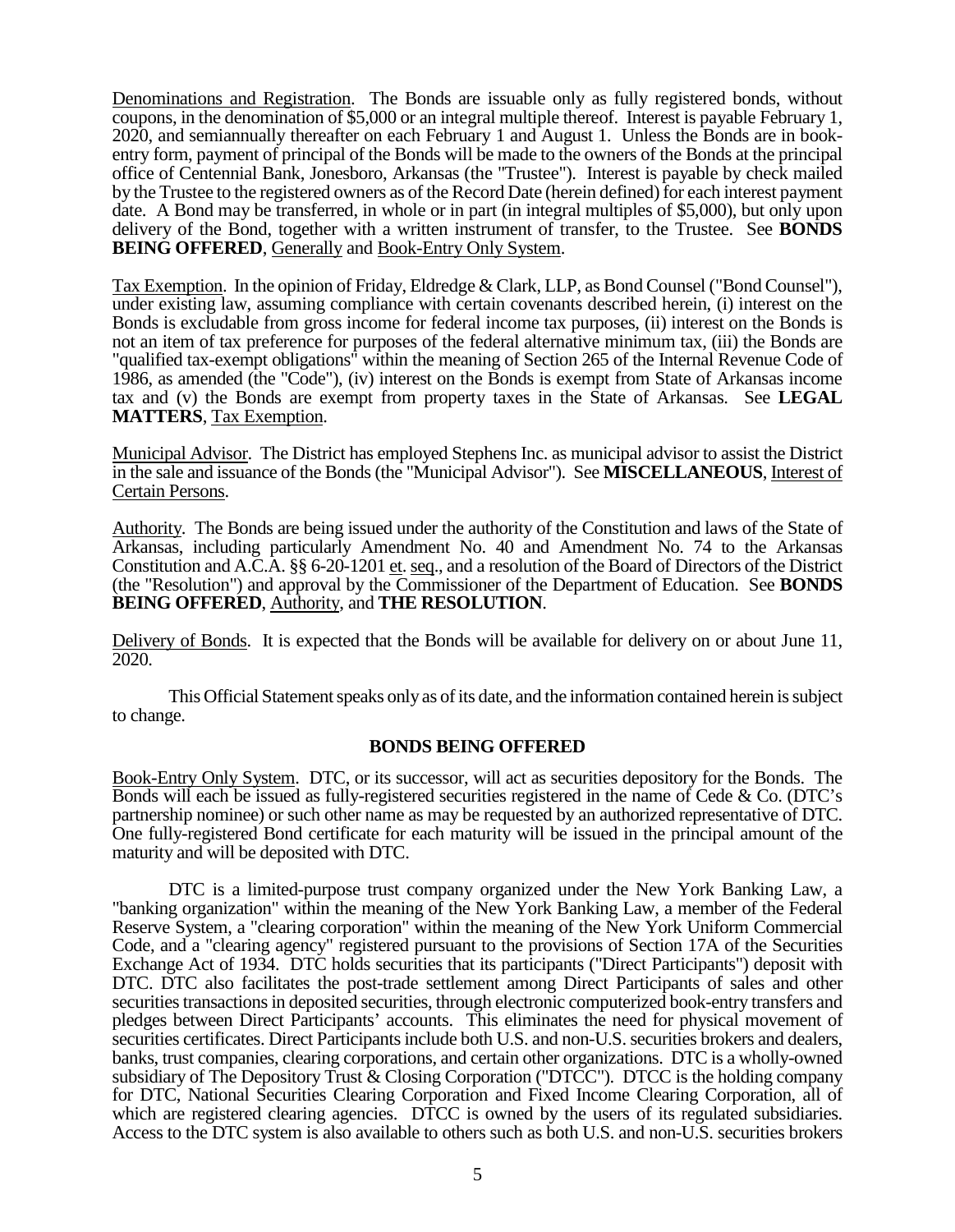and dealers, banks, trust companies and clearing corporations that clear through or maintain a custodial relationship with a Direct Participant, either directly or indirectly ("Indirect Participants"). The DTC Rules applicable to its Participants are on file with the Securities and Exchange Commission. More information about DTC can be found a[t www.dtcc.com.](http://www.dtcc.com/)

Purchases of Bonds under the DTC system must be made by or through Direct Participants, which will receive a credit for the Bonds on DTC's records. The ownership interest of each actual purchaser of each Bond (referred to herein as "Beneficial Owner") is in turn to be recorded on the Direct and Indirect Participants' records. Beneficial Owners will not receive written confirmation from DTC of their purchase. Beneficial Owners are, however, expected to receive written confirmations providing details of the transaction, as well as periodic statements of their holdings, from the Direct or Indirect Participant through which the Beneficial Owner entered into the transaction. Transfers of ownership interests in the Bonds are to be accomplished by entries made on the books of Participants acting on behalf of Beneficial Owners. Beneficial Owners will not receive certificates representing their ownership interest in Bonds, except in the event that use of the book-entry system for the Bonds is discontinued.

To facilitate subsequent transfers, all Bonds deposited by Direct Participants with DTC are registered in the name of DTC's partnership nominee, Cede & Co., or such other name as may be requested by an authorized representative of DTC. The deposit of Bonds with DTC and their registration in the name of Cede & Co. or such other DTC nominee do not effect any change in beneficial ownership. DTC has no knowledge of the actual Beneficial Owners of the Bonds; DTC's records reflect only the identity of the Direct Participants to whose accounts such Bonds are credited, which may or may not be the Beneficial Owners. Direct and Indirect Participants will remain responsible for keeping account of their holdings on behalf of their customers.

Conveyance of notices and other communications by DTC to Direct Participants, by Direct Participants to Indirect Participants and by Direct Participants and Indirect Participants to Beneficial Owners will be governed by arrangements among them, subject to any statutory or regulatory requirements as may be in effect from time to time.

Redemption notices will be sent only to Cede  $&$  Co. If fewer than all of the Bonds are being redeemed, DTC's practice is to determine by lot the amount of the interest of each Direct Participant to be redeemed.

Neither DTC nor Cede & Co. (nor any other DTC nominee) will consent or vote with respect to the Bonds unless authorized by a Direct Participant in accordance with DTC's MMI Procedures. Under its usual procedures, DTC mails an Omnibus Proxy to the District as soon as possible after the record date. The Omnibus Proxy assigns Cede & Co.'s consenting or voting rights to those Direct Participants to whose accounts the Bonds are credited on the record date (identified in a listing attached to the Omnibus Proxy).

Principal, interest and premium, if any, payments on the Bonds will be made to Cede & Co., or such other nominee as may be requested by an authorized representative of DTC. DTC's practice is to credit Direct Participants' accounts upon DTC's receipt of funds and corresponding detail information from the District or Trustee, on the payable date in accordance with their respective holdings shown on DTC's records. Payments by Participants to Beneficial Owners will be governed by standing instructions and customary practices, as is the case with securities held for the accounts of customers in bearer form or registered in "street name," and will be the responsibility of such Participant and not of DTC, the Trustee, or the District, subject to any statutory or regulatory requirements as may be in effect from time to time. Payment of principal, interest and premium, if any, to Cede & Co. (or such other nominee as may be requested by an authorized representative of DTC) is the responsibility of the Trustee, disbursement of such payments to Direct Participants will be the responsibility of DTC, and disbursement of such payments to the Beneficial Owners shall be the responsibility of Direct and Indirect Participants.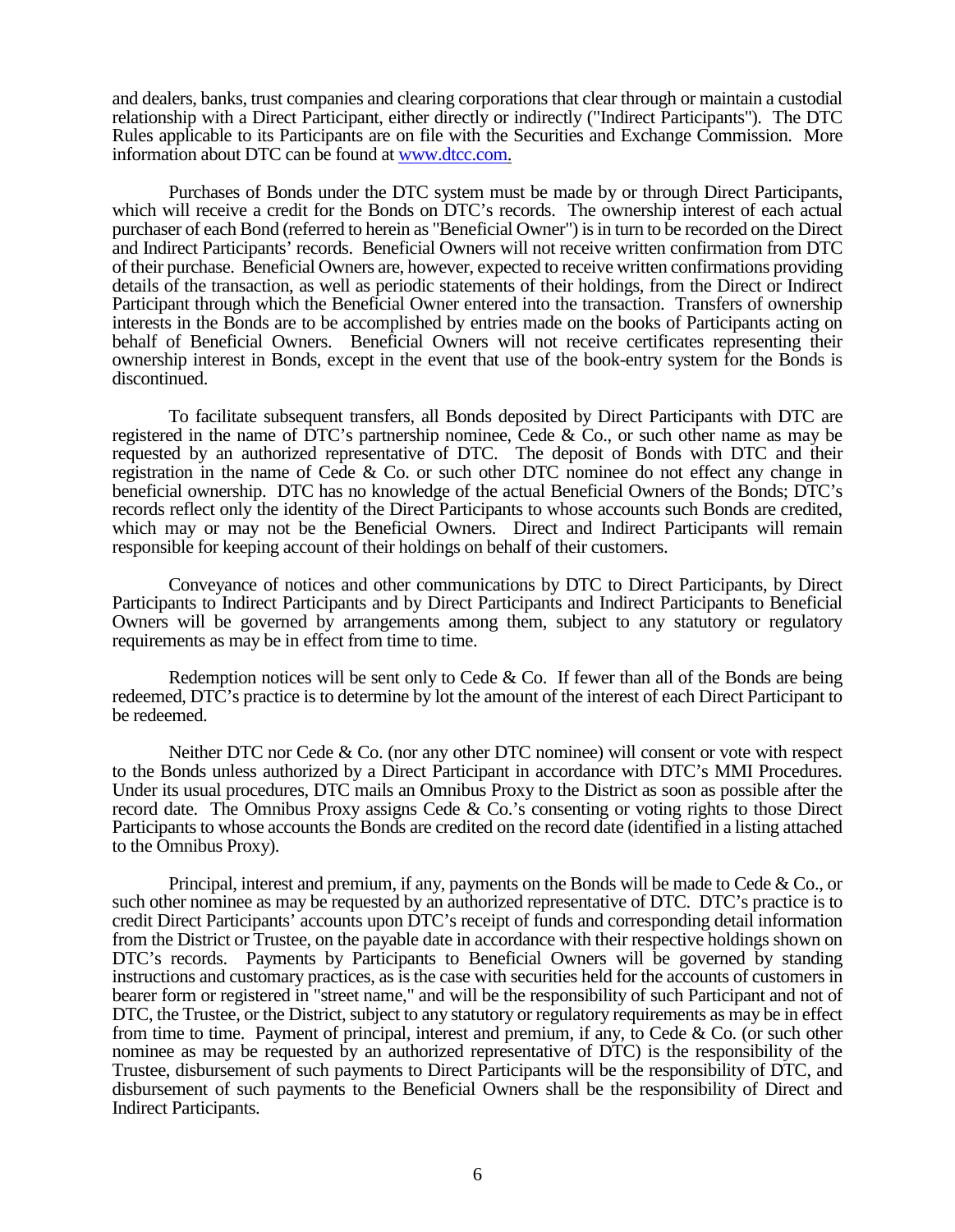DTC may discontinue providing its services as securities depository with respect to the Bonds at any time by giving reasonable notice to the District or the Trustee. Under such circumstances, in the event that a successor securities depository is not obtained, Bonds are required to be printed and delivered. The District may decide to discontinue use of the system of book-entry transfers through DTC (or a successor securities depository). In that event, Bonds will be printed and delivered.

The information concerning DTC and DTC's book-entry system set forth above has been obtained from DTC. Neither the Underwriter nor the District make any representation or warranty regarding the accuracy or completeness thereof.

**So long as the Bonds are in book-entry only form, Cede & Co., as nominee for DTC, will be treated as the sole owner of the Bonds for all purposes under the Resolution including receipt of all principal of and interest on the Bonds, receipt of notices, voting and requesting or directing the Trustee to take or not to take, or consenting to, certain actions under the Resolution. The District and the Trustee have no responsibility or obligation to the Participants or the Beneficial Owners with respect to (a) the accuracy of any records maintained by DTC or any Participant; (b) the payment by any Participant of any amount due to any Beneficial Owner in respect of the principal of and interest on the Bonds; (c) the delivery or timeliness of delivery by any Participant of any notice to any Beneficial Owner which is required or permitted under the terms of the Resolution to be given to owners of Bonds; or (d) other action taken by DTC or Cede & Co. as owner of the Bonds.**

Generally. The Bonds are issuable in the form and denominations and are in the total principal amount shown on the cover page, and will be dated, mature and bear interest as set out on the cover page. The Trustee will maintain books for the registration and transfer of ownership of the Bonds. Interest due on a Bond on each interest payment date will be paid to the person in whose name the Bond was registered at the close of business on the fifteenth day of the month (whether or not a business day) next preceding the interest payment date (the "Record Date"), irrespective of any transfer of the Bond subsequent to the Record Date and prior to the interest payment date. Payment of interest shall be made by the Trustee to such registered owner.

A Bond may be transferred, in whole or in part (in integral multiples of \$5,000), but only upon delivery of the Bond, together with a written instrument of transfer, to the Trustee. The transfer instrument must be signed by the registered owner or his attorney-in-fact or legal representative and the signature must be guaranteed by a guarantor acceptable to the Trustee. The transfer instrument shall state the name, mailing address and social security number or federal employer identification number of the transferee. Upon such transfer, the Trustee shall enter the transfer of ownership in the registration books and authenticate and deliver in the name or names of the new registered owner or owners a new fully registered Bond or Bonds of authorized denomination of the same maturity and interest rate for the aggregate principal amount of the Bond transferred.

Authority. The Bonds are being issued under the authority of the Constitution and laws of the State of Arkansas, including particularly Amendments No. 40 and No. 74 to the Arkansas Constitution and Ark. Code Ann. §§ 6-20-1201 et. seq., a resolution of the Board of Directors of the District (the "Resolution") and approval by the Commissioner of the Department of Education. For a summary of the Resolution, see **THE RESOLUTION**.

Amendments No. 40 and No. 74 to the Arkansas Constitution require the Board of Directors of each school district to prepare and make public not less than sixty days in advance of the annual school election a proposed budget of expenditures for the support of the public schools in the District, together with a rate of tax levy sufficient to provide the funds therefor. The tax rate is divided into (1) maintenance and operation millage, (2) current expenditure millage, (3) continuing debt service millage previously voted for the retirement of existing indebtedness and (4) any additional debt service millage for proposed new bonded indebtedness. If the proposed rate of tax levy is approved at the school election it becomes the rate of tax levy to be collected for the District in the next ensuing calendar year for use in the school fiscal year commencing July 1 of the calendar year in which collected. Debt service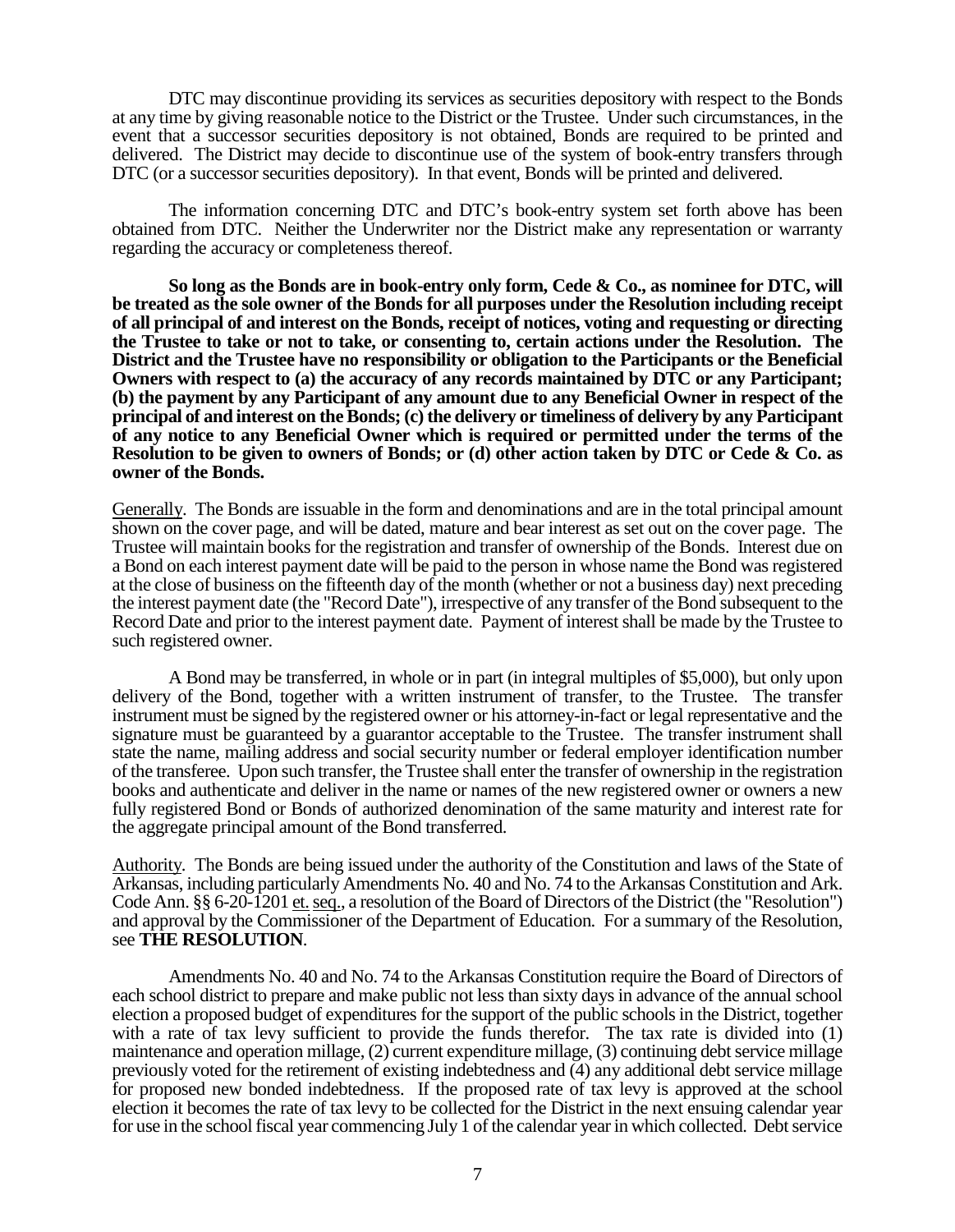millage, once approved, is a continuing levy until retirement of the indebtedness for which voted. Maintenance and operation millage is voted for one year only, except that if the overall rate of tax levy is disapproved in the school election the millage rate for maintenance and operation remains at the rate last approved.

The issuance of refunding bonds by a school district is subject to the approval of the Commissioner of the Department of Education. The bonds must be offered for public sale, and the offering is subject to the approval of the Commissioner of the Department of Education. The Commissioner has approved the issuance of these Bonds and has approved the offering of the Bonds for sale. The sale and issuance of the Bonds have been, or will be, authorized by resolution of the Board of Directors of the District, the governing body of the District.

School district bonds may be issued for the purposes of acquiring sites for, building and equipping new school buildings, making additions and repairs to and equipping existing school buildings, purchasing and refurbishing school buses and for the purpose of refunding outstanding indebtedness.

Arkansas law authorizes the State Board of Education to set a maximum rate of interest for school bonds (the "Maximum Lawful Rate"). Bonds may be sold at a discount, but in no event shall the District be required to pay more than the Maximum Lawful Rate of interest on the amount received.

Purpose. The Bonds are being issued for the purpose of refunding the Bonds Being Refunded (the "Refunding"). The Bonds are being issued for the purpose of refunding the Bonds Being Refunded. The Bonds Being Refunded are dated, are in the outstanding principal amount and are to be called for redemption on the redemption date set out below:

| Date of Issue      | Principal Outstanding | <b>Redemption Date</b> |
|--------------------|-----------------------|------------------------|
| December $1, 2014$ | \$1,990,000           | July 13, 2020          |
| June 1, 2015       | 5,505,000             | <b>August 1, 2020</b>  |
| July 1, 2015       | 1,495,000             | <b>August 1, 2020</b>  |

Sources and Uses of Funds. This issue of Bonds has been sized so as to provide funds only to accomplish the Refunding and to pay costs of issuance of the Bonds.

Security and Source of Payment. The Bonds will be limited, general obligations of the District. No specific tax has been voted for payment of the Bonds Being Refunded, and there will be no specific tax for payment of these Bonds, but the Bonds are secured by a pledge of surplus revenues (being revenues in excess of the amounts necessary to insure the payment when due of principal of, interest on and trustee's and paying agent's fees in connection with the bonds for which voted) derived from debt service taxes heretofore or hereafter voted for payment of other bond issues of the District (subject to prior pledges of such surplus revenues).

See **DEBT STRUCTURE**, Outstanding Indebtedness, for a description of other debt and debt service taxes pledged.

In addition to the pledged revenues, the District will also covenant to use for payment of principal of and interest on the Bonds, as and to the extent necessary, all other revenues of the District that may legally be used for the purpose. The District may not legally pay debt service from revenues derived from the tax voted for maintenance and operation of schools.

Any surplus of the pledged revenues over and above the amount necessary to insure the payment as due of principal of, interest on and trustee fees in connection with the Bonds of this issue will be released from the pledge in favor of the Bonds and may be used for other school purposes.

The Bonds are not secured by any lien on or security interest in any physical properties of the District.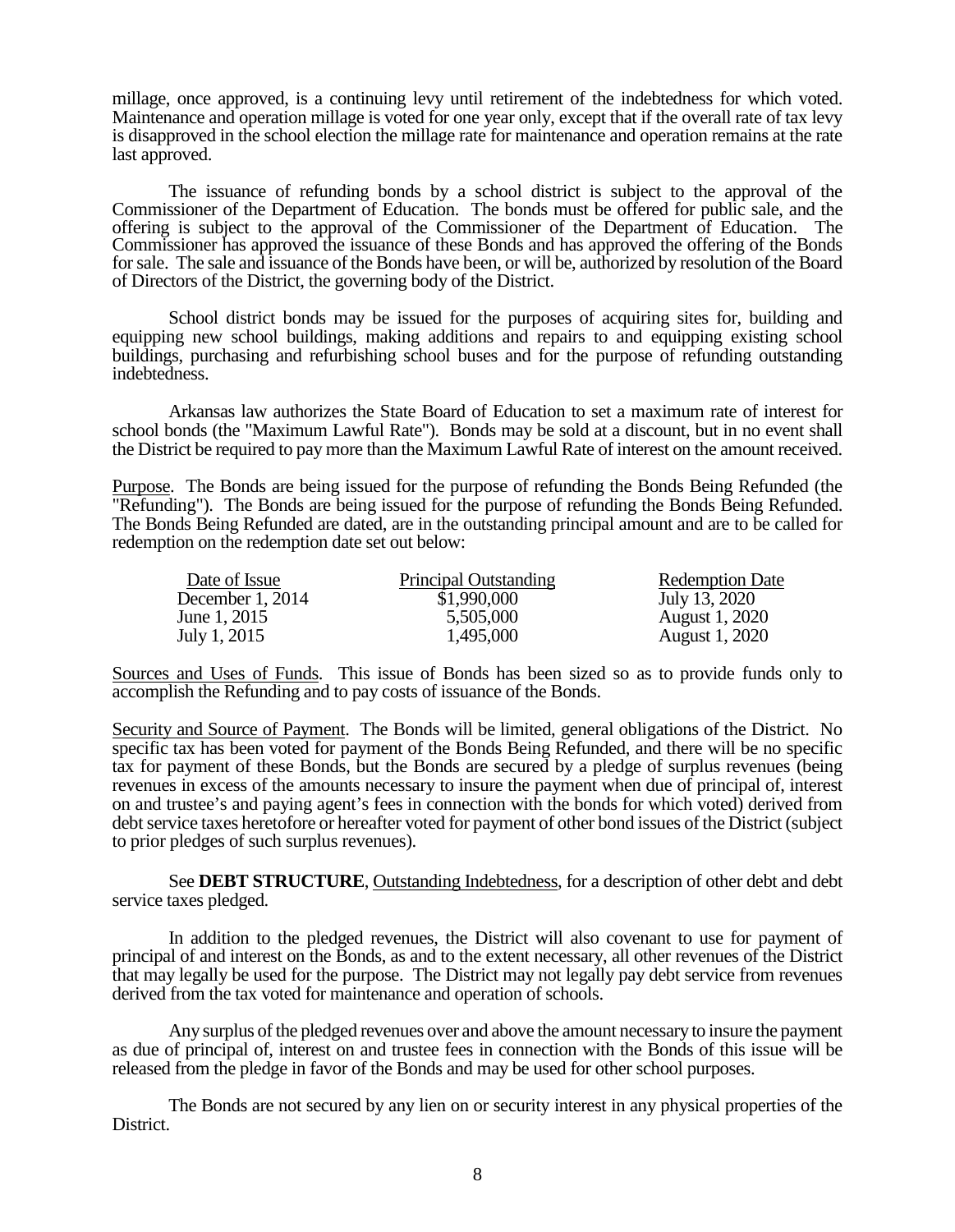Developments. Various elected officials, public interest groups and individuals have indicated publicly that they consider ad valorem property taxation reform to be of significant public interest. At the 2000 general election, the electors of the State voted in favor of a new constitutional amendment ("Amendment No. 79") which does the following:

- 1. Limits the amount of assessment increases following reappraisal;
- 2. Limits assessment increases for people who are disabled or who are 65 years of age;
- 3. Provides for an annual state credit against ad valorem property tax on a homestead;
- 4. Equalizes real and personal millage rates;
- 5. Provides that reassessment must occur at least once every five years; and
- 6. Provides that rollback adjustments under Amendment No. 59 shall be determined after the adjustments are made to assessed value under Amendment No. 79.

The annual state credit began for taxes due in calendar year 2001. The tax reduction is reflected on the tax bill sent to the property owner by the county collector. The taxing units within the county are entitled to reimbursement of the reduction. See **DEBT STRUCTURE**, Computation of Dollar Amount of Debt Service Tax Levied.

Redemption. The Bonds are subject to optional and mandatory sinking fund redemption prior to maturity, as follows:

(1) Optional Redemption. The Bonds are subject to redemption prior to maturity, at the option of the District, in whole or in part, at any time on or after August 1, 2025 at a redemption price equal to 100% of the principal amount redeemed plus accrued interest to the redemption date. If fewer than all of the Bonds are called for redemption, the particular maturities to be redeemed shall be selected by the District in its discretion. If fewer than all of the Bonds of any maturity shall be called for redemption, the particular Bonds or portion thereof to be redeemed from such maturity shall be selected by lot by the Trustee.

(2) Mandatory Sinking Fund Redemption. To the extent not previously redeemed, the Bonds maturing on February 1, 2038 are subject to mandatory sinking fund redemption in such manner as the Trustee may determine on the dates and in the amounts set forth below, at a redemption price equal to the principal amount thereof plus accrued interest to the date of redemption:

Bonds Maturing February 1, 2038

| Date                        | Amount    |
|-----------------------------|-----------|
| February 1, 2036            | \$625,000 |
| February 1, 2037            | 640,000   |
| February 1, 2038 (maturity) | 650,000   |

Notice of early redemption identifying the Bonds or portions thereof (which must be \$5,000 or an integral multiple thereof) to be redeemed and the date fixed for redemption shall be sent by the Trustee by mail or by other standard means, including electronic or facsimile communications, not less than 30 nor more than 60 days prior to the redemption date, to all registered owners of Bonds to be redeemed. Failure to send an appropriate notice or any such notice to one or more registered owners of Bonds to be redeemed shall not affect the validity of the proceedings for redemption of other Bonds as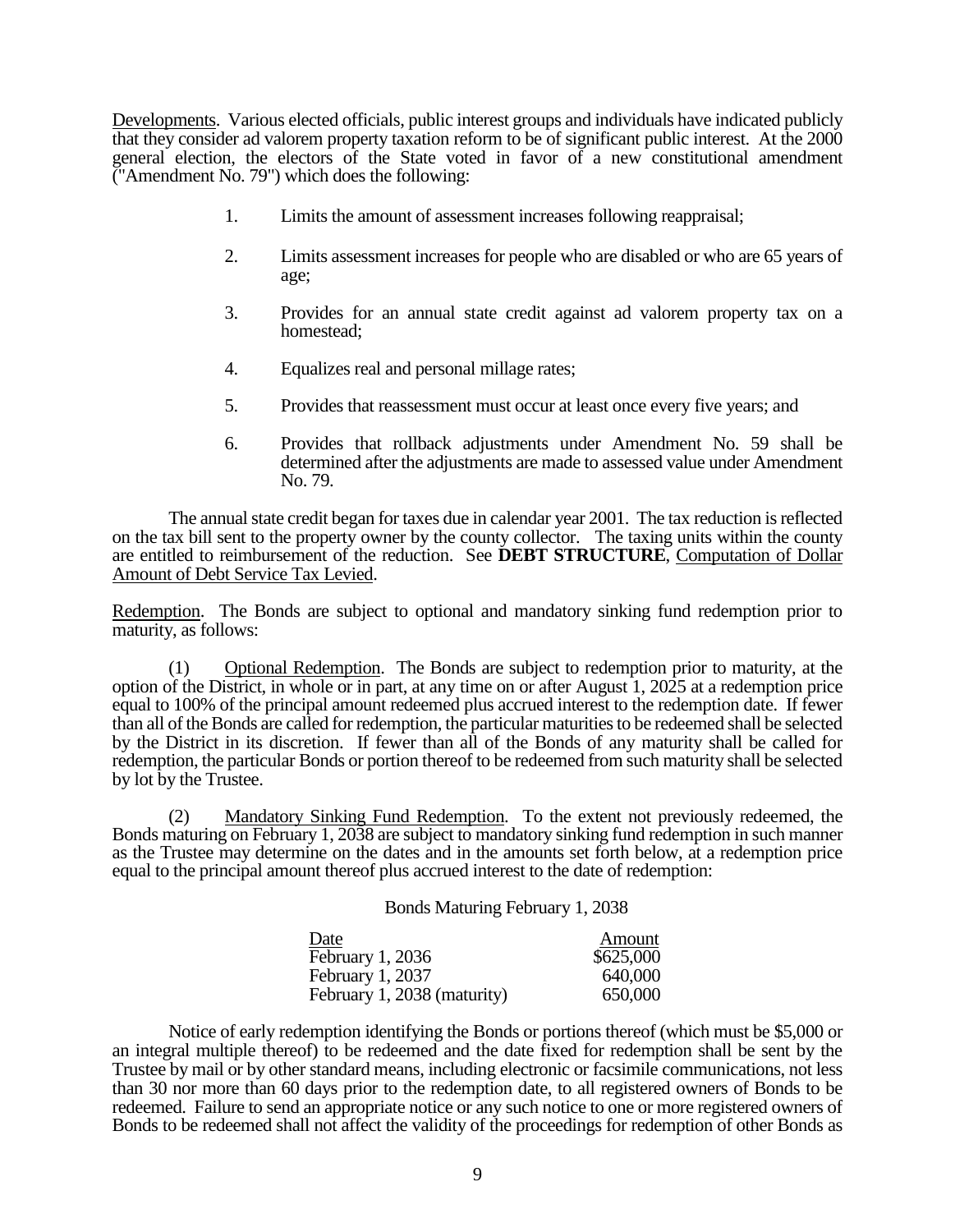to which notice of redemption is duly given and in proper and timely fashion. All such Bonds or portions thereof thus called for redemption shall cease to bear interest on and after the date fixed for redemption, provided funds for redemption are on deposit with the Trustee at that time.

Notwithstanding the above, so long as the Bonds are issued in book-entry only form, if fewer than all the Bonds of an issue are called for redemption, the particular Bonds to be redeemed will be selected pursuant to the procedures established by DTC. So long as the Bonds are issued in book-entry only form, notice of redemption will be given only to Cede  $\&$  Co., as nominee for DTC. The Trustee will not give any notice of redemption to the Beneficial Owners of the Bonds.

Redemption of Prior Tax Bonds. The District will covenant that it will not, so long as any of these Bonds remain outstanding, redeem, prior to their maturity, any bonds of another issue for the payment of which a specific debt service tax was voted prior to issuance of these Bonds unless, after such redemption, a continuing annual tax of not less than the same number of mills and of not less than the same duration as was pledged to the redeemed bonds remains pledged to these Bonds or other bonds of the District.

Additional Parity Bonds. No additional bonds may be issued on a parity of security with these Bonds.

Priority Among Successive Bond Issues. Other additional bonds may be issued by the District from time to time in accordance with law for the purpose of financing additional capital improvements. If the District, prior to issuance of these Bonds, has reserved the right to issue additional bonds on a parity of security with previously issued bonds, such additional bonds will have a prior claim and pledge over these Bonds as to all revenues pledged to such additional bonds. See **DEBT STRUCTURE**, Parity Debt, for a description of any authorized and unissued parity debt. Otherwise, any additional bonds shall be subordinate to these Bonds and the pledge of revenues to these Bonds.

## **DESCRIPTION OF THE SCHOOL DISTRICT**

Area. The area of the District is approximately 96 square miles, all located in Pope County. The only incorporated municipalities located, in whole or in part, within the boundaries of the District are the cities of Russellville and London.

Governmental Organization. The governing body of the District is a Board of Directors, elected for staggered terms at the annual school election. The term of each Director ends at an annual school election, but the Director continues to serve until a successor has been elected and qualified. The present members of the Board of Directors of the District are as follows:

| Name                | Term Expires |
|---------------------|--------------|
| Chris Cloud         | 2021         |
| Morgan Barrett      | 2022         |
| Jason Golden        | 2023         |
| Jeremy Keaster      | 2024         |
| Jeff Carter         | 2024         |
| Janet Winn          | 2025         |
| <b>Wesley White</b> | 2025         |

At the first regular meeting following the annual school election, the Board of Directors elects one of their number President, one of their number Vice President, and also elects a Secretary who may, but need not be, a member of the Board. These officers serve terms of one year. The current officers are: President, Chris Cloud, Vice President, Jason Golden and Secretary, Jeff Carter.

The Board of Directors has authority to do all things necessary for the conduct of an efficient public school system in the District.

Executive Officials. All employees of the District are employed by the Board of Directors. The chief executive employee is the Superintendent of Schools. The present Superintendent is Dr. Mark Gotcher, who has been employed by contract for a term ending June 30, 2022.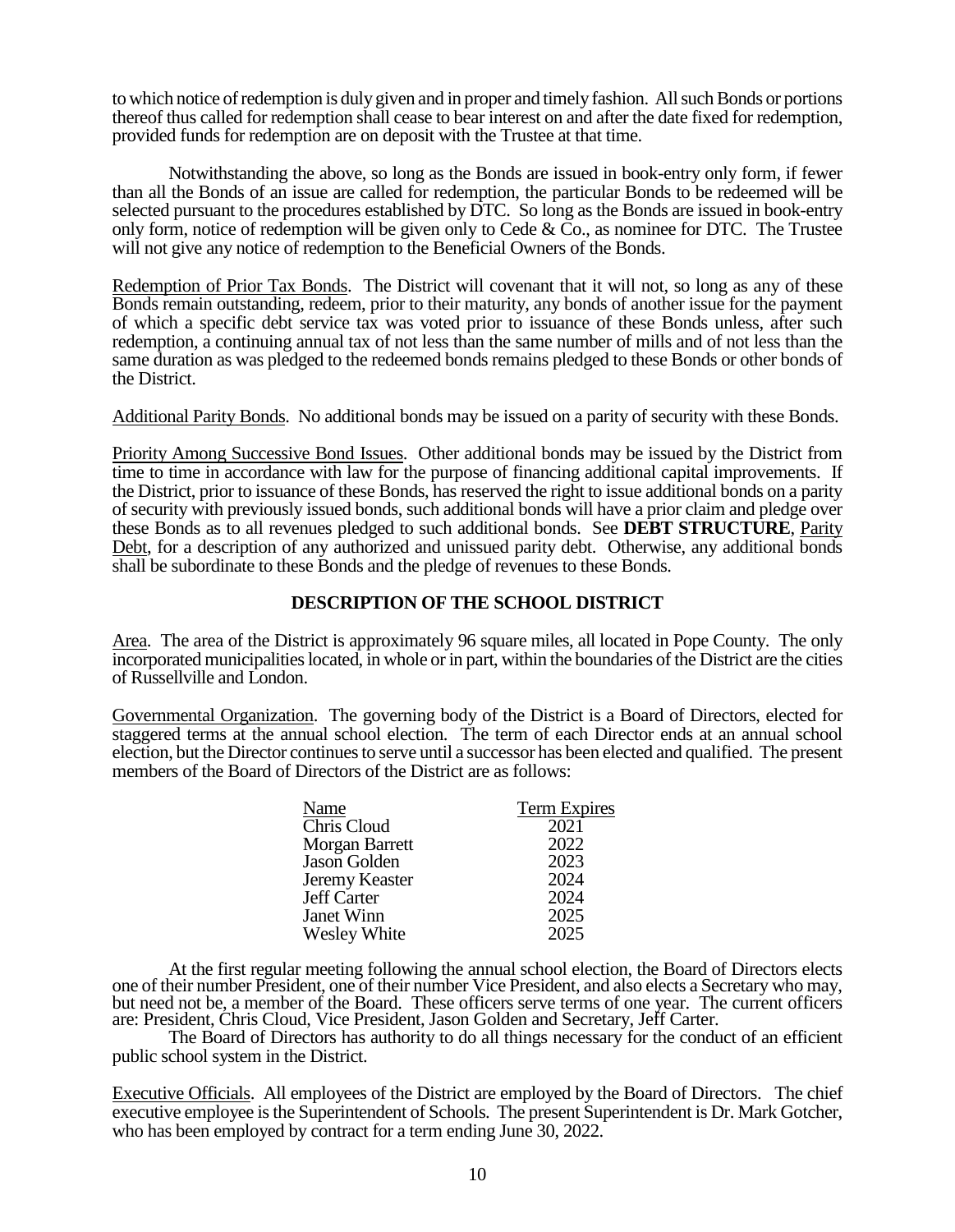Services Provided. The District operates a public school system, consisting of kindergarten and grades 1 through 12, for the purpose of educating the children residing within the District. The principal funding sources for the District are: (1) funds received from the State of Arkansas, (2) ad valorem taxes on the real and tangible personal property located within the boundaries of the District (see **BONDS BEING OFFERED, Developments), and (3) funds received from the United States of America.** 

There have been no recent major changes or interruptions in the educational services provided by the District.

School Buildings. The school buildings presently operated by the District are as follows:

|                                          |         | Year in Which               | Present            |
|------------------------------------------|---------|-----------------------------|--------------------|
|                                          |         | Construction                | Condition          |
|                                          | Grades  | Or Most Recent              | (Good, Fair, Poor, |
| Name of School                           | Housed  | <b>Renovation Completed</b> | or Very Poor)      |
| <b>Center Valley Elementary School</b>   | $K-4$   | 2009                        | Good               |
| <b>Crawford Elementary School</b>        | $K-4$   | 2009                        | Good               |
| Dwight Elementary School                 | $K-4$   | 2009                        | Good               |
| <b>London Elementary School</b>          | $K-4$   | 2009                        | Good               |
| <b>Oakland Heights Elementary School</b> | $K-4$   | 2009                        | Good               |
| Sequoyah Elementary School               | $K-4$   | 2009                        | Good               |
| <b>Russellville Middle School</b>        | $5 - 7$ | 2000                        | Good               |
| Russellville Junior High School          | $8-9$   | 2000                        | Good               |
| Russellville High School                 | $10-12$ | 2009                        | Good               |
| <b>Secondary Learning Center</b>         | 10-12   | 1998                        | Good               |
| Area Technical & Career Center           | 10-12   | 2004                        | Good               |

School Enrollment and Population. The average daily membership (enrollment) of the District and estimated population of the District for each of the last five years is as follows:

| <b>Fiscal Year</b> | <b>Average Daily</b> | Estimated  |
|--------------------|----------------------|------------|
| Ending June 30     | Membership           | Population |
| 2015               | 5,191                | 20,764     |
| 2016               | 5,240                | 20,960     |
| 2017               | 5,227                | 20,908     |
| 2018               | 5,255                | 21,020     |
| 2019               | 5,186                | 20,744     |

Accreditation. In accordance with the requirements of The Quality Education Act of 2003 (Subchapter 2 of Chapter 15, Title 6, Ark. Code Ann.) (the "Act"), the State Board of Education has adopted educational standards that all public elementary and secondary schools in the State must meet to be accredited. The Act provides that any school not meeting these standards will be eliminated, and that any school district operating one or more of such schools is to be dissolved and its territory annexed to another district or districts which operate all schools therein in compliance with the minimum standards. The Arkansas Department of Education (the "ADE") reviews annual reports to determine whether the school district is in compliance with the standards.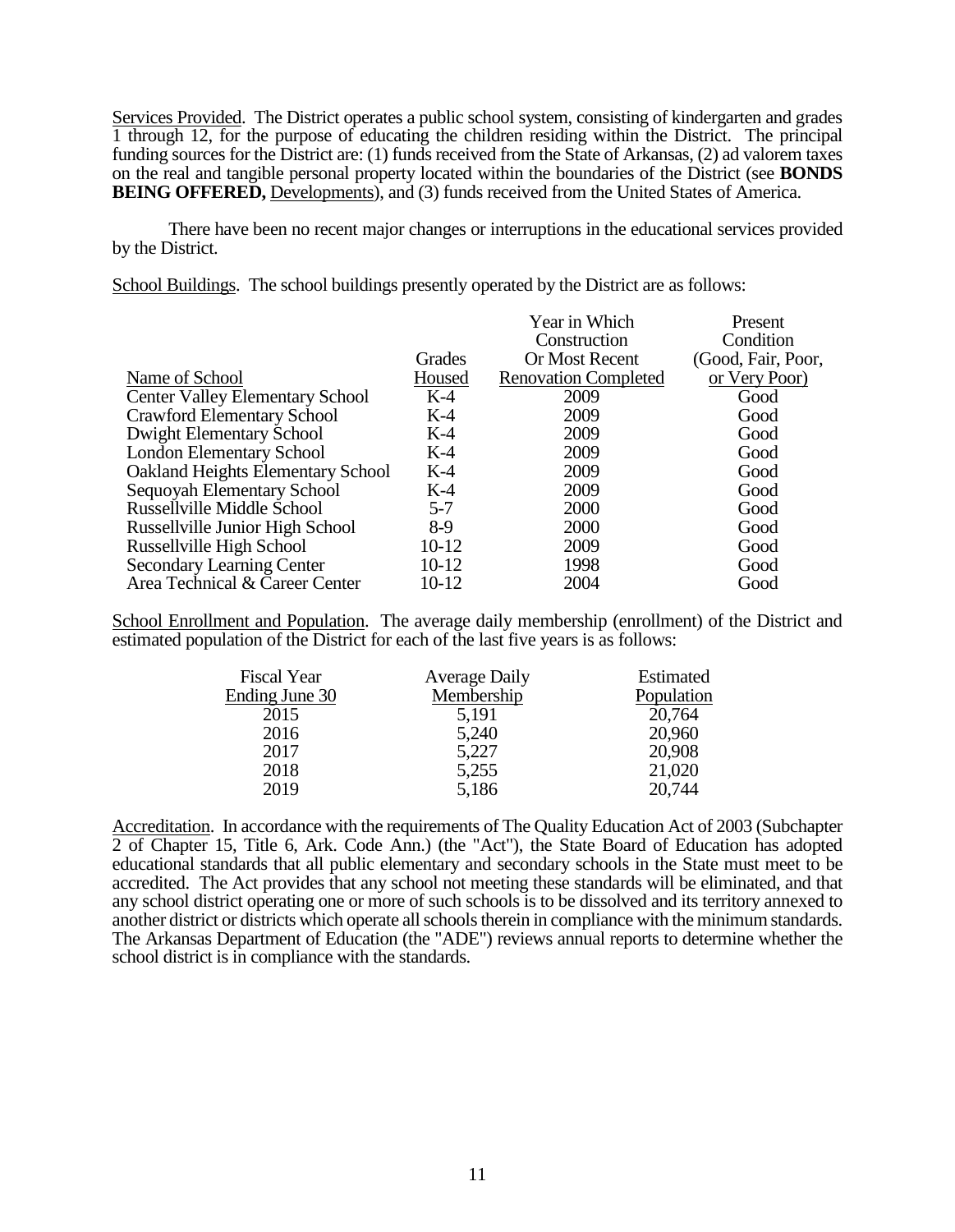Under the ADE regulations and guidelines, schools may be classified as accredited, accreditedcited or probationary. Schools which meet all policies and standards promulgated by the ADE are classified as accredited. For those schools classified as accredited-cited or accredited-probationary, the ADE has promulgated maximum times allowable for correction of particular violations of standards. A school that has been classified as accredited-cited and does not correct the violation in the allowable time will be placed on probation. If a school in probationary status fails to comply within the allotted time frame, the school will be recommended to the State Board of Education for loss of accreditation status. For a district that falls into probationary status, the State Board of Education may take any number of actions listed in ADE's Rules Governing Standards For Accreditation of Arkansas Public Schools and School Districts, including dissolution and annexation.

The District currently meets all the standards and policies of the ADE and is fully accredited.

Schools that meet the standards of the AdvancEd ("AE") may, upon request, be admitted to AE membership. Eligible schools in Arkansas and other states hold membership in the AE. All schools of this District are members of the AE.

Assessed Valuation. Taxable property is valued for tax purposes as of January 1 of each year. However, the assessment process is not completed until November of the year of assessment. See **FINANCIAL INFORMATION**, Assessment of Property and Collection of Property Taxes. The assessed valuation of taxable property located within the boundaries of the District (as of January 1) has been as follows:

|      | Real          | Personal      | Utilities and             | Total                 |
|------|---------------|---------------|---------------------------|-----------------------|
| Year | Estate        | Property      | <b>Regulated Carriers</b> | <b>Assessed Value</b> |
| 2014 | \$399,140,499 | \$144,991,385 | \$309,904,945             | 854,036,829           |
| 2015 | 405,056,064   | 150,327,094   | 322,785,905               | 878,169,063           |
| 2016 | 409,863,301   | 154,578,675   | 334,146,450               | 898,588,426           |
| 2017 | 418,978,721   | 152, 178, 235 | 367,180,365               | 938, 337, 321         |
| 2018 | 427,331,728   | 155,324,305   | 380, 237, 685             | 962,893,718           |

Financial Institution Deposits. The total deposits of banks with principal offices within the boundaries of the District as of the end of each year have been as follows:

| Year | <b>Bank Deposits</b> |
|------|----------------------|
| 2015 | \$157,875,000        |
| 2016 | 178,372,000          |
| 2017 | 192,250,000          |
| 2018 | 203,090,000          |
| 2019 | 255,514,000          |

Major Employers. The principal industries, commercial and governmental entities, and other major employers within the boundaries of the District are as follows:

|                                               |                                | Number of        |
|-----------------------------------------------|--------------------------------|------------------|
| <b>Company</b>                                | <b>Business or Product</b>     | <b>Employees</b> |
| ConAgra                                       | Frozen food                    | 1,700            |
| <b>Entergy Operations</b>                     | Electric energy                | 975              |
| St. Mary's Regional Medical Center            | Healthcare                     | 850              |
| <b>Arkansas Tech University</b>               | Higher education               | 725              |
| Asurion                                       | Technology protection services | 500              |
| Walmart                                       | Retail                         | 500              |
| <b>Tyson Foods</b>                            | Poultry processing             | 500              |
| <b>Tyson Foods Valley Distribution Center</b> | Frozen food distribution       | 350              |
| Mahle Corporation                             | Heavy duty camshafts           | 200              |
| <b>West Frasier</b>                           | Lumber products                | 175              |
| Firestone Tube Co.                            | Inner tubes                    | 150              |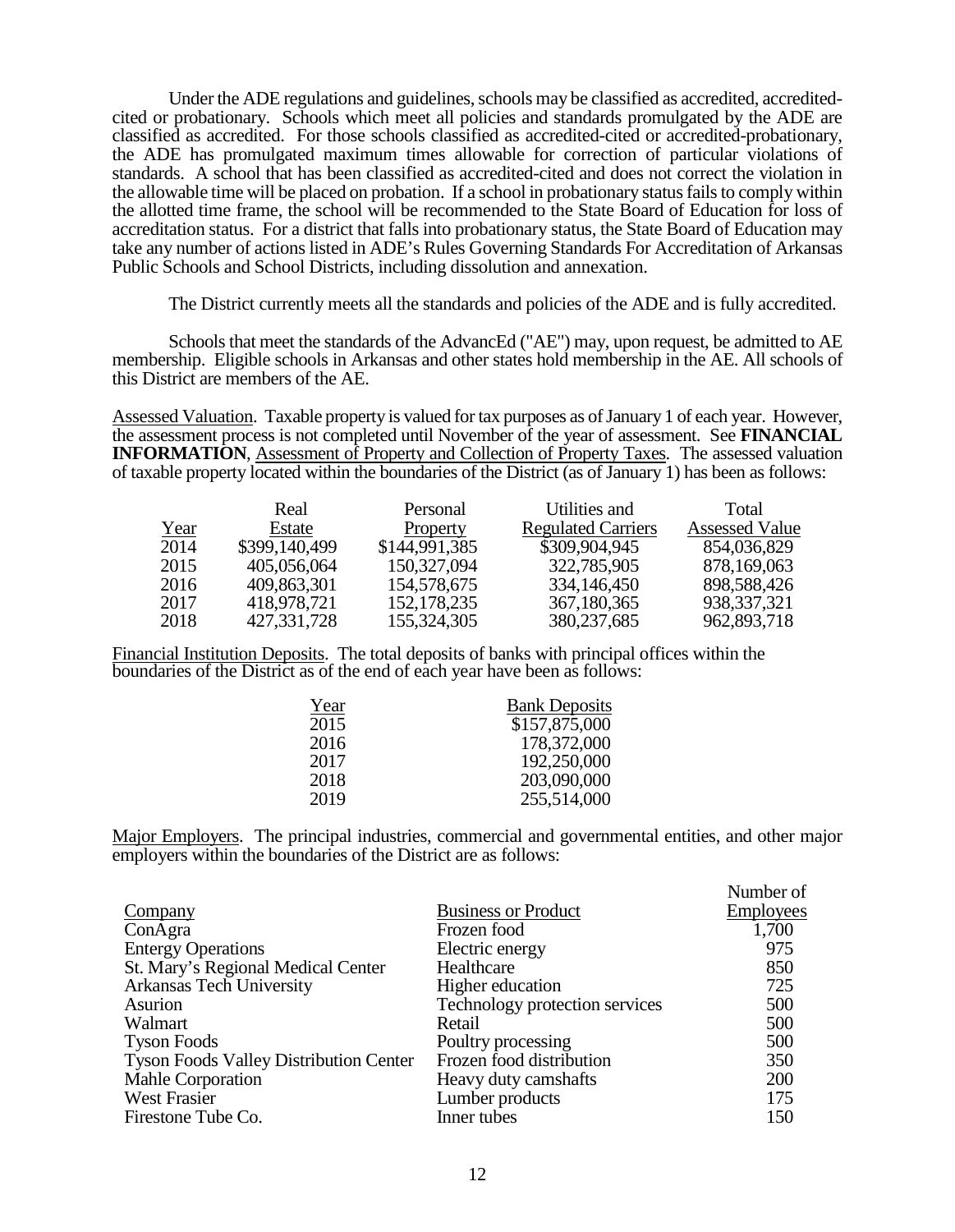| <b>Innovation Industries</b> | Photo electric controls/devices  | 150 |
|------------------------------|----------------------------------|-----|
| <b>Americold Logistics</b>   | Freezer/dry storage distribution | 150 |
| Russellville Steel Co.       | Steel fabrication                | 100 |
| Hackney/Laddish              | Steel forgings /pipe fitting     | 100 |
| International Paper Co.      | Corrugated containers            | 100 |

There have been no significant recent additions to or losses of employment within the District.

The District has no knowledge of any presently proposed significant additions to or losses of employment within the District.

Employees. The number of persons presently employed by the District are as follows:

|                                           | Number |
|-------------------------------------------|--------|
| Superintendent and Central District Staff | 12     |
| Principals                                | 18     |
| <b>Classroom Teachers</b>                 | 462    |
| <b>Other Non-Teaching Personnel</b>       | 288    |
| <b>TOTAL</b>                              | 762    |

None of these employees belong to collective bargaining groups.

#### **DEBT STRUCTURE**

Outstanding Indebtedness. The principal categories of indebtedness which the District is authorized to incur are commercial bonds (offered at public sale on competitive bids), revolving loan bonds and certificates of indebtedness (representing loans from the State Department of Education), installment contracts (payable in subsequent fiscal years) and postdated warrants (warrants drawn in one fiscal year for payment in a subsequent fiscal year). In addition, the District is authorized to lease property from the owner under lease agreements giving the District the option to purchase the property leased. Commercial bonds and revolving loan indebtedness are payable from debt service tax revenues. Installment contracts, postdated warrants and lease-purchase obligations are payable from maintenance and operation tax revenues.

The present outstanding debt of the District is as follows:

| Amount<br>Outstanding<br>Immediately<br>After Issuance of | Final                                 | Tax Rate (in mills)<br>per dollar) Voted for<br>Payment as Rolled Back<br>After Reassessment<br>(applicable to real estate) |
|-----------------------------------------------------------|---------------------------------------|-----------------------------------------------------------------------------------------------------------------------------|
|                                                           |                                       |                                                                                                                             |
|                                                           |                                       |                                                                                                                             |
|                                                           | 06/01/26                              | None                                                                                                                        |
| 1,730,000                                                 | 02/01/38                              | None                                                                                                                        |
| 1,780,000                                                 | 02/01/38                              | None                                                                                                                        |
| 2,920,000                                                 | 02/01/38                              | None                                                                                                                        |
| 2,515,000                                                 | 02/01/38                              | None                                                                                                                        |
| 2,280,000                                                 | 02/01/38                              | None                                                                                                                        |
| 5,875,000                                                 | 02/01/38                              | None                                                                                                                        |
|                                                           | 02/01/38                              | None                                                                                                                        |
| 28,110,000                                                | 02/01/38                              | 12.6                                                                                                                        |
| 8,885,000                                                 | 02/01/38                              | None                                                                                                                        |
| 9,100,000                                                 | 02/01/38                              | None                                                                                                                        |
|                                                           | These Bonds<br>\$935,000<br>8,535,000 | Maturity<br><b>COMMERCIAL BONDS</b>                                                                                         |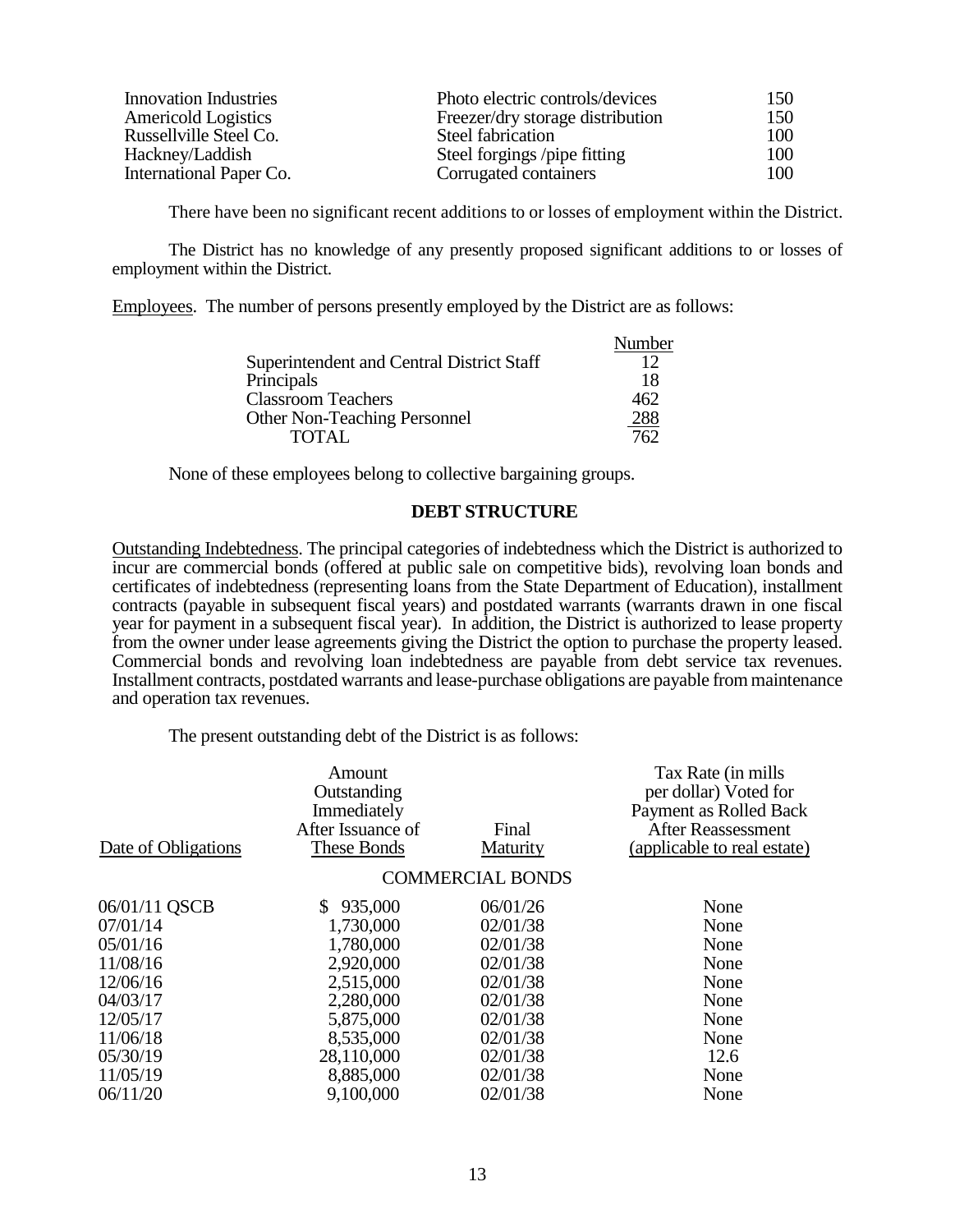#### REVOLVING LOAN BONDS AND/OR CERTIFICATES OF INDEBTEDNESS None

#### POST-DATED WARRANTS None

#### INSTALLMENT CONTRACTS None

#### LEASE-PURCHASE OBLIGATIONS None

Parity Debt. The District has not reserved the right to issue additional bonds on a parity with the outstanding debt listed above.

Debt Ratio. The ratio of outstanding debt after issuance of these Bonds (\$72,665,000) to current assessed valuation (\$962,893,718) will be 7.55%.

Computation of Dollar Amount of Debt Service Tax Levied. The most recent county-wide reassessment of taxable property was completed in Pope County in 2016. **The next county-wide reassessment for Pope County is scheduled for completion in 2021**. For purposes of Amendment 59, the year in which the reassessment is completed is known as the "Base Year." For a general discussion of the reassessment requirement and its effect on assessed value and tax rate, see **FINANCIAL INFORMATION**, Constitutional Amendment Nos. 59 and 79, infra.

Constitutional Amendment No. 79 provides for an annual state credit against ad valorem property tax on a homestead in an amount not less than \$300. Effective with the assessment year 2019, the amount of the credit was increased to \$375. The tax reduction is reflected on the tax bill sent to the property owner by the county collector. Amendment No. 79 provides that the credit shall be applied in a manner that would not impair a bondholder's interest in ad valorem debt service revenue. In addition, Amendment No. 79 provides that the "General Assembly shall, by law, provide for procedures to be followed with respect to adjusting ad valorem taxes or millage pledged for bonded indebted purposes, to assure that the tax or millage levied for bonded indebtedness purposes will, at all times, provide a level of income sufficient to meet the current requirements of all principal, interest, paying agent fees, reserves, and other requirements of the bond indenture."

The taxing units within the county are entitled to reimbursement of the reduction from the annual state credit. Pursuant to legislation, the state sales tax was increased by 0.5%. The purpose of the legislation is to raise revenues that the State sends back to school districts to replace the money lost as a result of the state credit. Therefore, for purposes of calculating projected revenues available for debt service discussed below, the District has assumed that it will receive debt service revenues equal to the debt service revenues it would have received prior to the adoption of Amendment No. 79.

The debt service tax levied for collection in 2020 for use in the 2020-2024 school year, and thereafter, has been computed by multiplying the 2018 assessment (\$962,893,718) by the total number of debt service mills (12.6).

For purposes of calculating revenues available for debt service, it has also been assumed that the assessed value of all property in the District will remain the same, without increase or decrease. On this basis, the total debt service tax levied in each year will be as shown under Debt Service Schedule and Coverage, below.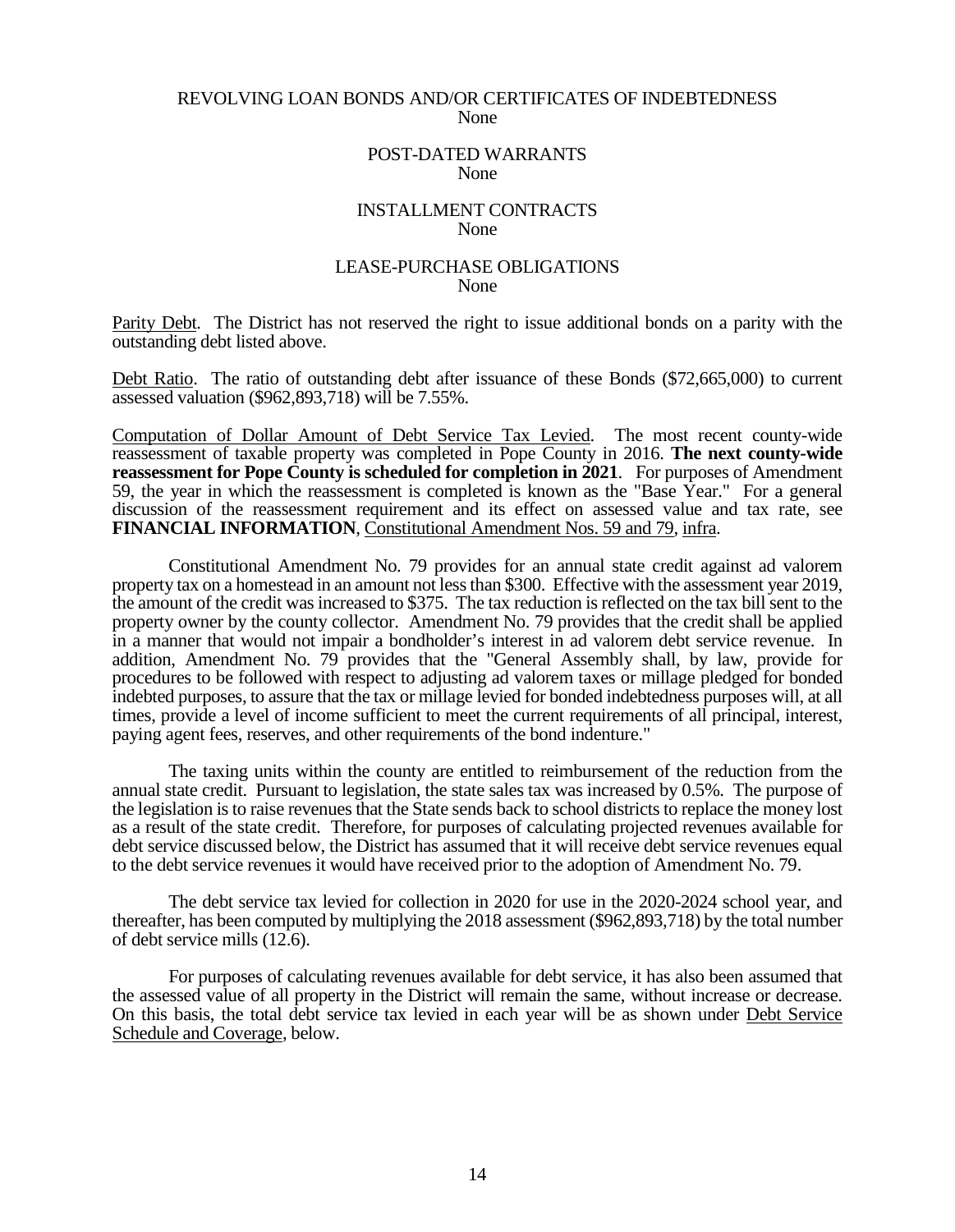Debt Service Schedule and Coverage. For purposes of the following table, it is assumed that the assumptions made in Computation of Dollar Amount of Debt Service Tax Levied are accurate and that the annual rate of tax collections in each year will be 100%. See **FINANCIAL INFORMATION**, Collection of Taxes, for the actual historical rate of collection. On this basis, the annual debt service requirements for previously issued bonds and these Bonds, the revenues available for debt service and coverage are as follows:

|           | Total               |                |                      |                 |
|-----------|---------------------|----------------|----------------------|-----------------|
| Fiscal    | Principal $\&$      | Total          | Total                |                 |
| Year      | Interest of         | Principal $\&$ | Revenues             |                 |
| Ending    | Previously          | Interest of    | From Debt            |                 |
| June $30$ | <b>Issued Bonds</b> | These Bonds    | <b>Service Mills</b> | <u>Coverage</u> |
| 2021      | \$4,589,169.28      | \$136,255.03   | \$12,132,461         | 2.57            |
| 2022      | 4,585,946.78        | 238,268.76     | 12,132,461           | 2.51            |
| 2023      | 4,585,364.28        | 682,993.76     | 12,132,461           | 2.30            |
| 2024      | 4,586,686.78        | 679,193.76     | 12,132,461           | 2.30            |
| 2025      | 4,595,876.78        | 674,793.76     | 12,132,461           | 2.30            |
| 2026      | 4,586,339.28        | 679,793.76     | 12,132,461           | 2.30            |
| 2027      | 4,470,193.78        | 674,293.76     | 12,132,461           | 2.36            |
| 2028      | 4,474,810.02        | 673,693.76     | 12,132,461           | 2.36            |
| 2029      | 4,476,320.02        | 677,893.76     | 12,132,461           | 2.35            |
| 2030      | 4,474,795.02        | 676,793.76     | 12,132,461           | 2.36            |
| 2031      | 4,471,577.52        | 680,493.76     | 12,132,461           | 2.35            |
| 2032      | 4,470,272.52        | 678,893.76     | 12,132,461           | 2.36            |
| 2033      | 4,463,492.52        | 672,093.76     | 12,132,461           | 2.36            |
| 2034      | 4,455,732.52        | 675,193.76     | 12,132,461           | 2.36            |
| 2035      | 4,449,240.02        | 667,993.76     | 12,132,461           | 2.37            |
| 2036      | 4,439,812.52        | 665,693.76     | 12,132,461           | 2.38            |
| 2037      | 4,441,176.26        | 667,412.50     | 12,132,461           | 2.37            |
| 2038      | 4,432,693.76        | 663,812.50     | 12,132,461           | 2.38            |

Pledge of State Aid. A.C.A. §6-20-1204 provides that if the Trustee does not receive the bond payment from the District at least five (5) calendar days before the principal or interest is due under the Resolution, the Department of Education (the "Department") shall immediately cure any deficiency in payment by making payment in the full amount of the deficiency to the Trustee. If the Department makes the bond payment, and the District fails to remit the full amount to the Department, the Department will withhold from the District the next distribution of state funding.

Uniform Rate of Tax. Amendment No. 74 establishes a statewide 25-mill property tax minimum for maintenance and operation of the public schools (the "Uniform Rate of Tax"). The Uniform Rate of Tax replaces that portion of local school district ad valorem taxes available for maintenance and operation of schools.

Defaults. No debt obligations of the District have been in default as to principal or interest payments or in any other material respect at any time in the last 25 years.

Infectious Disease Outbreak. The World Health Organization has declared a pandemic following the global outbreak of COVID-19, a respiratory disease caused by a new strain of coronavirus. On March 13, 2020, President Trump declared a national emergency to unlock federal funds and assistance to help states and local governments fight the pandemic. Governor Asa Hutchinson (the "Governor") of the State of Arkansas (the "State") has declared a state of emergency due to the outbreak of COVID-19, which has spread to the State and to many counties, and has also instituted mandatory measurers via various executive orders to contain the spread of the virus. These measures, which alter the behavior of businesses and people, are expected to have negative impacts on regional, state and local economies. Significant declines in the financial markets in the United States and volatility attributed to concerns about the duration of the pandemic and its continued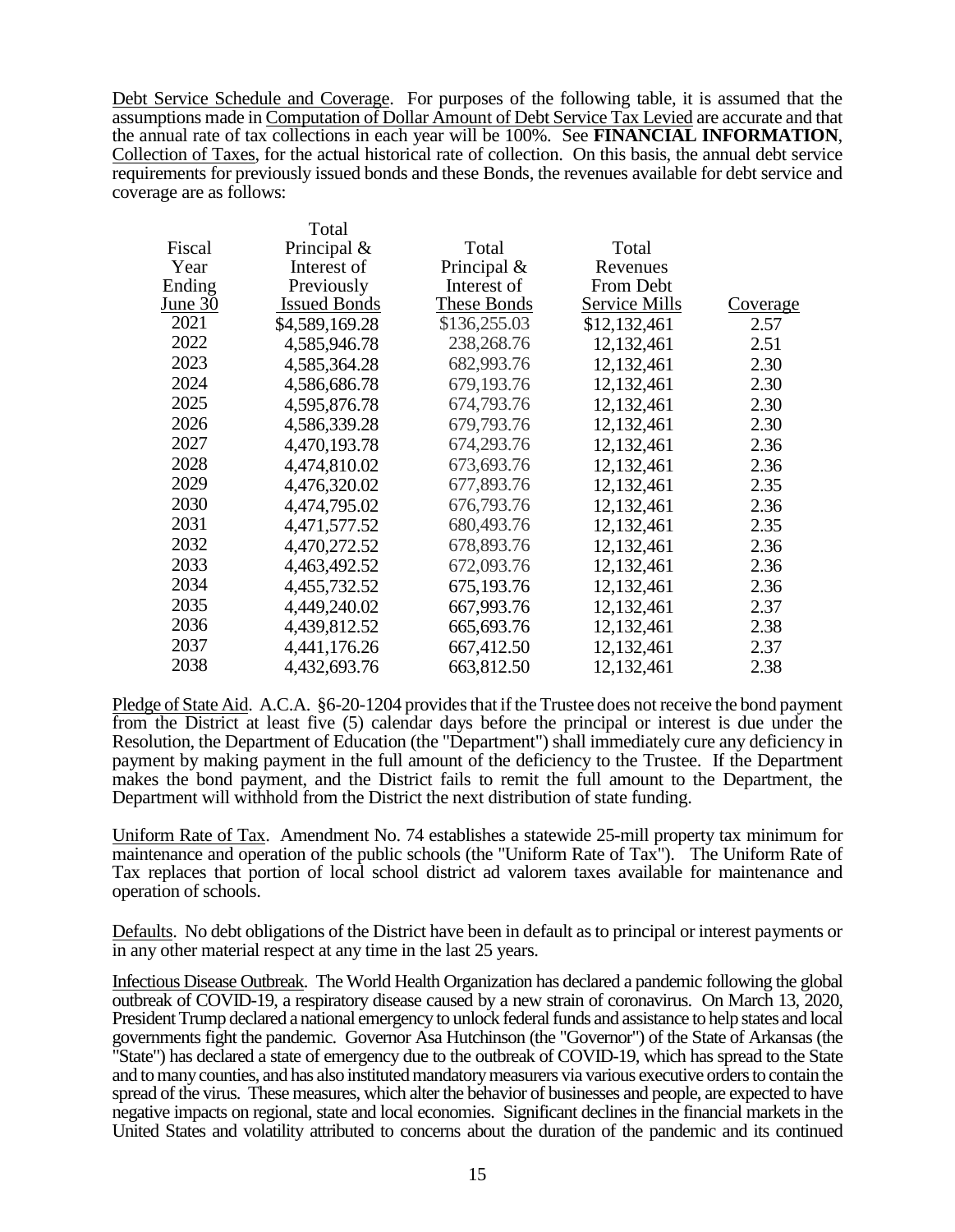economic impact are expected. The United States Congress has passed relief and stimulus legislation. This legislation is intended to address the financial impact of the pandemic on the U.S. economy and financial markets. It is too early to predict if the legislation will have its intended effect. If market declines and/or volatility continue, the ability to sell or trade securities in the financial markets could be materially constrained.

In an attempt to slow the spread of COVID-19 in the State, the Governor has taken numerous and wide-spread actions designed to mandate and/or encourage "social distancing" to slow the spread of COVID-19. The Governor has also mandated that all Arkansas public schools will remain closed for onsite instruction. On March 28, 2020, the Arkansas General Assembly enacted legislation that creates a COVID-19 Rainy Day Fund to help the State cope with the outbreak. Developments with respect to COVID-19 and the State's responses to COVID-19 (including governmental mandates) may continue to occur at a rapid pace, including on a daily basis, and the swift spread of the outbreak may continue to increase in severity for an unknown period of time. Some mandated or encouraged business practices currently in existence or implemented in the future may cause the closure of businesses within the District, and such closures may have an adverse impact on collections of the ad valorem taxes levied by the District. The potential financial impact on the District cannot be predicted at this time, such as any potential reduction in the District's debt service revenues and the State's ability to cure any deficiency in debt service payment by the District; however, the continued spread of COVID-19 could have a material adverse effect on the District and collections of ad valorem taxes.

#### **THE RESOLUTION**

Set forth below is a summary of certain provisions of the Resolution. This summary does not purport to be comprehensive and reference is made to the full text of the Resolution for a complete description of its provisions.

Bond Fund. The pledged revenues will be deposited into a Bond Fund which will be held by, or under the direction of, the District. Moneys in the Bond Fund will be used solely for the payment of principal of, interest on and Trustee's fees in connection with the Bonds, except as otherwise specifically provided in the Resolution. Any surplus of the pledged revenues over and above the amount necessary to insure the payment as due of principal of, interest on and Trustee's fees in connection with the Bonds will be released from the pledge and may be withdrawn from the Bond Fund and used for other school purposes. The Treasurer of the District will withdraw from the Bond Fund and deposit with the Trustee, not later than fifteen (15) calendar days before each interest payment date and not later than fifteen (15) calendar days before the due date of any Trustee fees, moneys in an amount equal to the amount of such Bonds or interest, or Trustee's fees, for the sole purpose of paying the same, and the Trustee shall apply such moneys for such purpose.

Deposit of Sale Proceeds. The Bonds will be delivered to the Trustee upon payment by the purchaser of the Bonds in cash of the purchase price (the "total sale proceeds"). The amount necessary to accomplish the Refunding will be applied for such purpose. The amount necessary to pay the costs and expenses of issuing the Bonds shall be applied for such purposes. The balance of the total sale proceeds will be deposited into the Redemption Fund (defined in the Resolution) in integral multiples of \$5,000. Any balance remaining after making the deposit into the Redemption Fund shall be deposited into the Bond Fund.

Investments. (a) The District may, from time to time, invest moneys held for the credit of the Bond Fund in direct obligations of the United States of America or obligations the principal of and interest on which are fully guaranteed by the United States of America ("Government Obligations") or in bank certificates of deposit the principal of and interest on which are fully insured by the Federal Deposit Insurance Corporation. The Trustee shall, to the extent practicable, invest moneys held for the credit of the Redemption Fund in Government Obligations.

(b) Investments shall remain a part of the Fund from which the investment was made. All earnings and profits from investments shall be credited to and all losses charged against, the Fund from which the investment was made.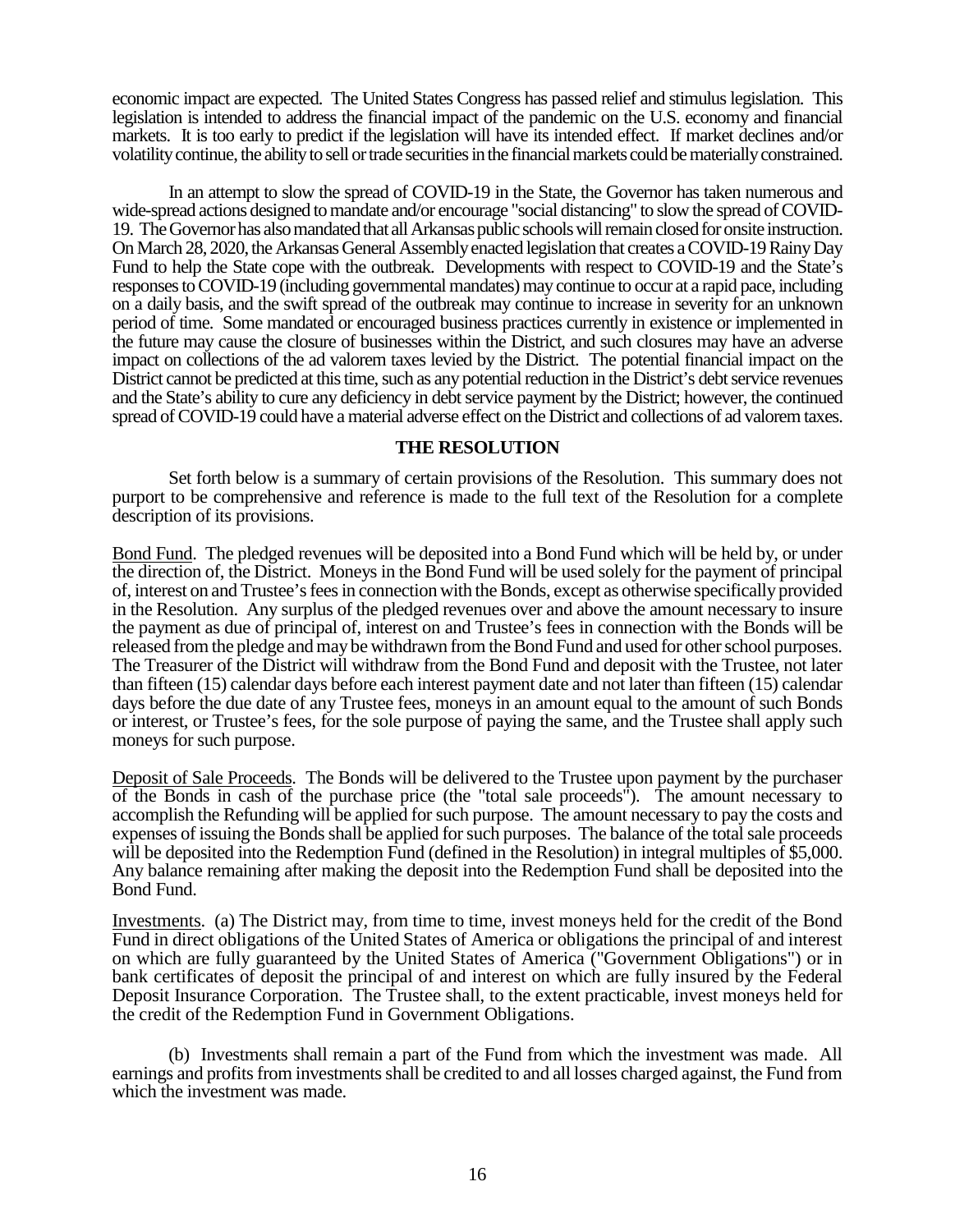Trustee. The Trustee was designated by the Underwriter.

The Trustee shall only be responsible for the exercise of good faith and reasonable prudence in the execution of its trust. The Trustee is not required to take any action for the protection of Bondholders unless it has been requested to do so in writing by the holders of not less than 10% in principal amount of the Bonds then outstanding and offered reasonable security and indemnity against the cost, expenses and liabilities to be incurred therein or thereby.

The Trustee may resign by giving notice in writing to the Secretary of the Board of Directors. Such resignation shall be effective upon the appointment of a successor Trustee by the District and acceptance of appointment by the successor. If the District fails to appoint a successor Trustee within 30 days of receiving notice of resignation, the Trustee may apply to a court of competent jurisdiction for appointment of a successor. The holders of a majority in principal amount of outstanding Bonds, or the Board of Directors of the District, may at any time, with or without cause, remove the Trustee and appoint a successor Trustee.

Modification of Terms of Bonds. The terms of the Bonds and the Resolution will constitute a contract between the District and the registered owners of the Bonds. The owners of not less than 75% in aggregate principal amount of the Bonds then outstanding have the right, from time to time, to consent to the adoption by the District of resolutions modifying any of the terms or provisions contained in the Bonds or the Resolution; provided, however, there shall not be permitted (a) any extension of the maturity of the principal of or interest on any Bond, or (b) a reduction in the principal amount of any Bond or the rate of interest thereon, or (c) the creation of any additional pledge on the revenues pledged to the Bonds other than as authorized in the Resolution, or (d) a privilege or priority of any Bond or Bonds over any other Bond or Bonds, or (e) a reduction in the aggregate principal amount of the Bonds required for such consent.

Defeasance. When all of the Bonds shall have been paid or deemed paid, the pledge in favor of the Bonds (see **BONDS BEING OFFERED**, Security and Source of Payment, supra) shall be discharged and satisfied. A Bond shall be deemed paid when there shall have been deposited in trust with the Trustee or with another bank or trust company (which other bank or trust company must be a member of the Federal Reserve System), as escrow agent under an escrow deposit agreement requiring the escrow agent to apply the proceeds of the deposit to pay the principal of and interest on the Bond as due at maturity or upon redemption prior to maturity, moneys or Government Securities sufficient to pay when due the principal of and interest on the Bond. If the principal of the Bond is to become due by redemption prior to maturity, notice of such redemption must have been duly given or provided for. "Government Securities" shall mean direct or fully guaranteed obligations of the United States of America, noncallable, maturing on or prior to the maturity or redemption date of the Bond. In determining the sufficiency of a deposit there shall be considered the principal amount of such Government Securities and interest to be earned thereon until their maturity.

Defaults and Remedies. If there is any default in the payment of the principal of or interest on any Bond, or if the District defaults in the performance of any other covenant in the Resolution, the Trustee may, and upon the written request of the owners of not less than 10% in principal amount of the Bonds then outstanding shall, by proper suit compel the performance of the duties of the officials of the District under the Constitution and laws of the State of Arkansas and under the Resolution and protect and enforce the rights of the owners by instituting appropriate proceedings at law or in equity or by other action deemed necessary or desirable by the Trustee. If any default in the payment of principal or interest continues for 30 days the Trustee may, and upon the request of the owners of not less than 10% in principal amount of the then outstanding Bonds shall, declare all outstanding Bonds immediately due and payable together with accrued interest thereon.

No owner of any Bond shall have any right to institute any suit, action, mandamus or other proceeding in equity or at law for the protection or enforcement of any right under the Bonds or the Resolution or under the Constitution and laws of the State of Arkansas, unless such owner previously shall have given written notice to the Trustee of the default, and unless the owners of not less than 10%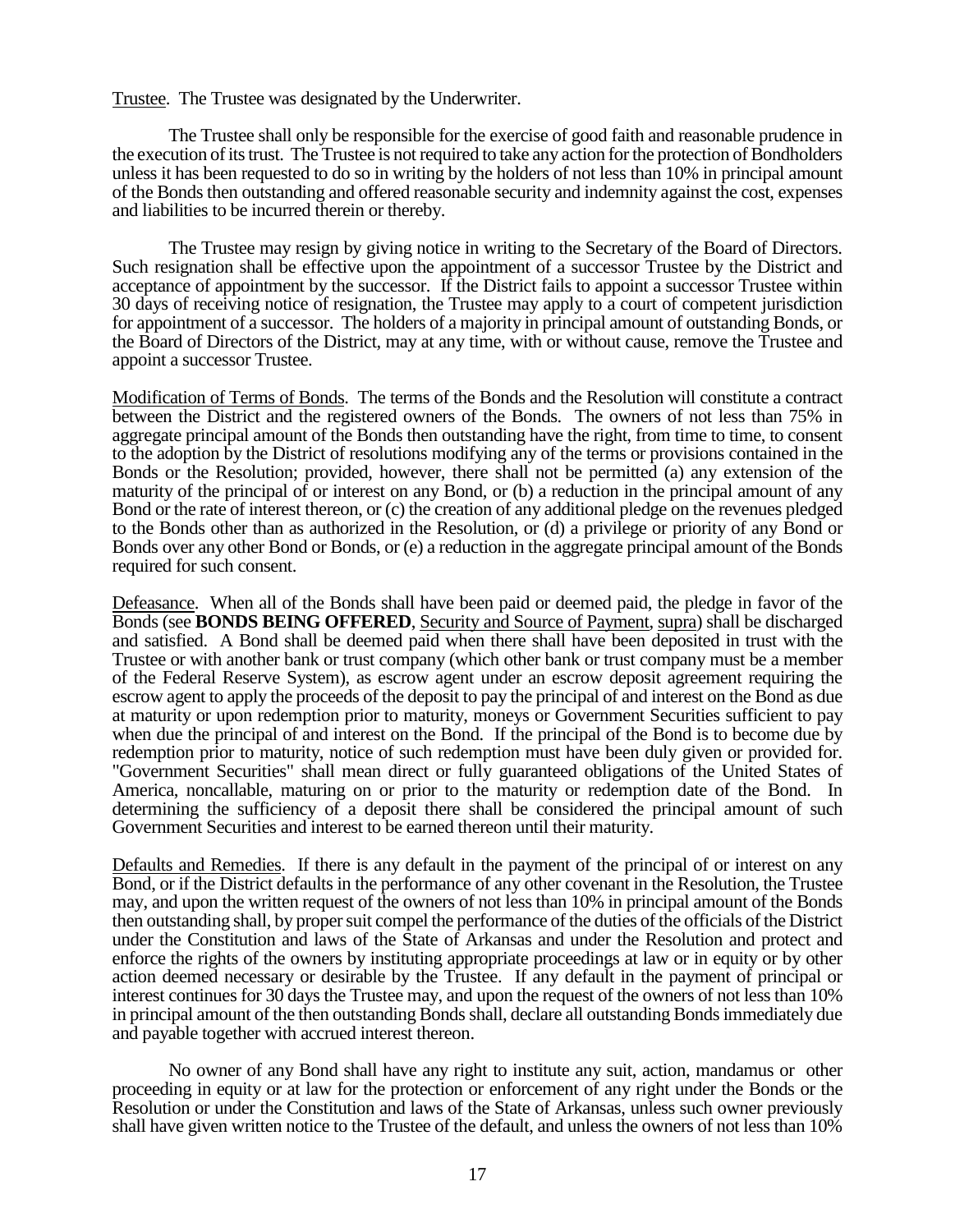in principal amount of the then outstanding Bonds shall have made written request of the Trustee to take action, shall have afforded the Trustee a reasonable opportunity to take such action, and shall have offered to the Trustee reasonable security and indemnity against the cost, expenses and liabilities to be incurred and the Trustee shall have refused or neglected to comply with such request within a reasonable time. No one or more owners of the Bonds shall have any right in any manner by his or their action to affect, disturb or prejudice the security of the Resolution, or to enforce any right thereunder except in the manner provided in the Resolution. All proceedings at law or in equity shall be instituted, had and maintained in the manner provided in the Resolution and for the benefit of all owners of outstanding Bonds. Any individual rights of action are restricted by the Resolution to the rights and remedies therein provided. Nothing shall, however, affect or impair the right of any owner to enforce the payment of the principal of and interest on any Bond at and after the maturity thereof.

Action may be taken by the Trustee without possession of any Bond, and any such action shall be brought in the name of the Trustee and for the benefits of all the owners of Bonds.

No delay or omission of the Trustee or any owner of a Bond to exercise any right or power accrued upon any default shall impair any such right or power or be construed to be a waiver of any such default or acquiescence therein, and every power and remedy given to the Trustee and to the owners of the Bonds may be exercised from time to time and as often as may be deemed expedient.

The Trustee may, and upon the written request of the owners of not less than 10% in principal amount of the Bonds then outstanding shall, waive any default which shall have been remedied before the entry of final judgment or decree in any suit, action or proceeding or before the completion of the enforcement of any other remedy. No such waiver shall extend to or affect any other existing or subsequent default or defaults or impair any rights or remedies consequent thereon.

There is no requirement that the District furnish periodic evidence as to the absence of default or as to the compliance with the terms of the Bonds, the Resolution or law.

[Remainder of page intentionally left blank]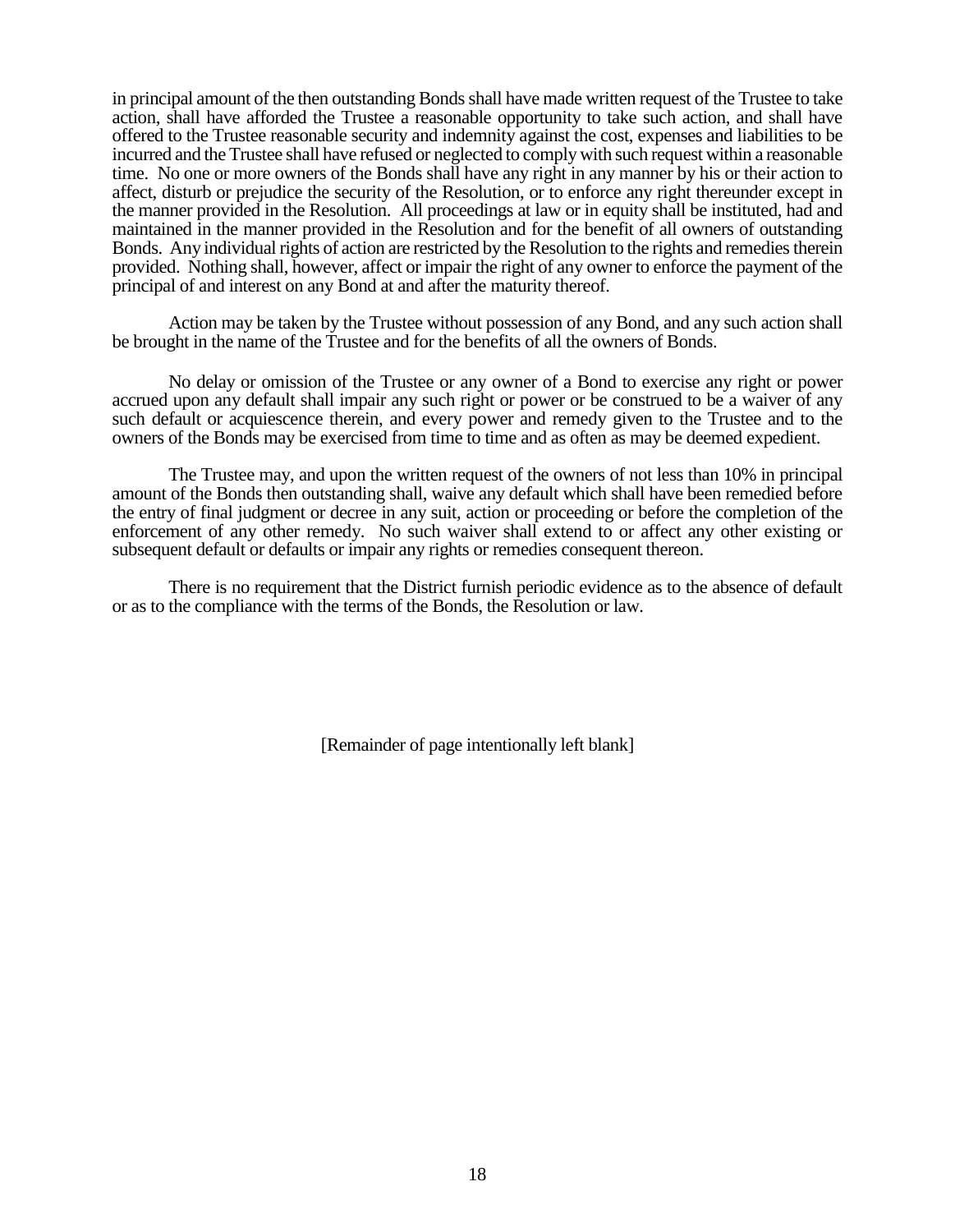## **FINANCIAL INFORMATION**

Sources and Uses of Funds. The following combined summary of Revenues, Expenditures and Fund Balances are taken from the District's 2017, 2018 and 2019 Audits. For complete information concerning the District, please review the actual Audits at www.arklegaudit.gov/.

|                                                                                                          | 2019           | As of June 30<br>2018 | 2017         |
|----------------------------------------------------------------------------------------------------------|----------------|-----------------------|--------------|
| <b>REVENUES</b>                                                                                          |                |                       |              |
| <b>Local Property taxes</b>                                                                              | \$36,727,218   | \$35,787,592          | \$34,642,410 |
| <b>State Sources</b>                                                                                     | 17,229,407     | 17,432,816            | 17,422,370   |
| <b>Federal Sources</b>                                                                                   | $\overline{0}$ | $\overline{0}$        | $\theta$     |
| <b>Other Sources</b>                                                                                     | 494,458        | 491,121               | 739,567      |
| <b>Student Activities</b>                                                                                | 480,068        | 153,133               | 509,852      |
| Interest                                                                                                 | 241,403        | 648,416               | 6,265        |
| <b>Total Revenues</b>                                                                                    | \$55,172,554   | \$54,513,078          | \$53,320,464 |
| <b>EXPENDITURES</b>                                                                                      |                |                       |              |
| Regular programs                                                                                         | \$20,912,148   | \$20,757,067          | \$20,362,519 |
| Special education                                                                                        | 3,545,609      | 3,421,945             | 3,134,068    |
| Vocation education                                                                                       | 766,919        | 696,627               | 643,898      |
| Adult/Continuing Education Instruction                                                                   | 605,284        | 648,746               | 674,664      |
| <b>Compensatory Instruction</b>                                                                          | 466,333        | 522,947               | 567,330      |
| Other Instruction                                                                                        | 3,208,722      | 3,168,374             | 2,787,751    |
| <b>Support Services</b>                                                                                  | 19,152,638     | 19,490,908            | 18,955,654   |
| <b>Activity Expenditures</b>                                                                             | 424,485        | 461,071               | 484,229      |
| Capital Outlay                                                                                           | 349,096        | $\overline{0}$        | 322,066      |
| <b>Total Expenditures</b>                                                                                | \$49,431,234   | \$49,167,685          | \$47,932,179 |
|                                                                                                          |                |                       |              |
| <b>EXCESS OF REVENUES OVER</b><br>(UNDER) EXPENDITURES                                                   | 5,741,320      | 5,345,393             | 5,388,285    |
| <b>OTHER FINANCING SOURCES (USES)</b>                                                                    | (5,305,527)    | (7,630,632)           | (5,185,744)  |
| <b>EXCESS OF REVENUES AND OTHER</b><br><b>SOURCES OVER (UNDER)</b><br><b>EXPENDITURES AND OTHER USES</b> | 435,793        | (2,285,239)           | 202,541      |
| FUND BALANCE, BEGINNING OF<br><b>YEAR</b>                                                                | 9,170,010      | 11,455,249            | 11,252,708   |
| <b>FUND BALANCE, END OF YEAR</b>                                                                         | \$9,605,803    | \$9,170,000           | \$11,445,249 |

[Remainder of page intentionally left blank]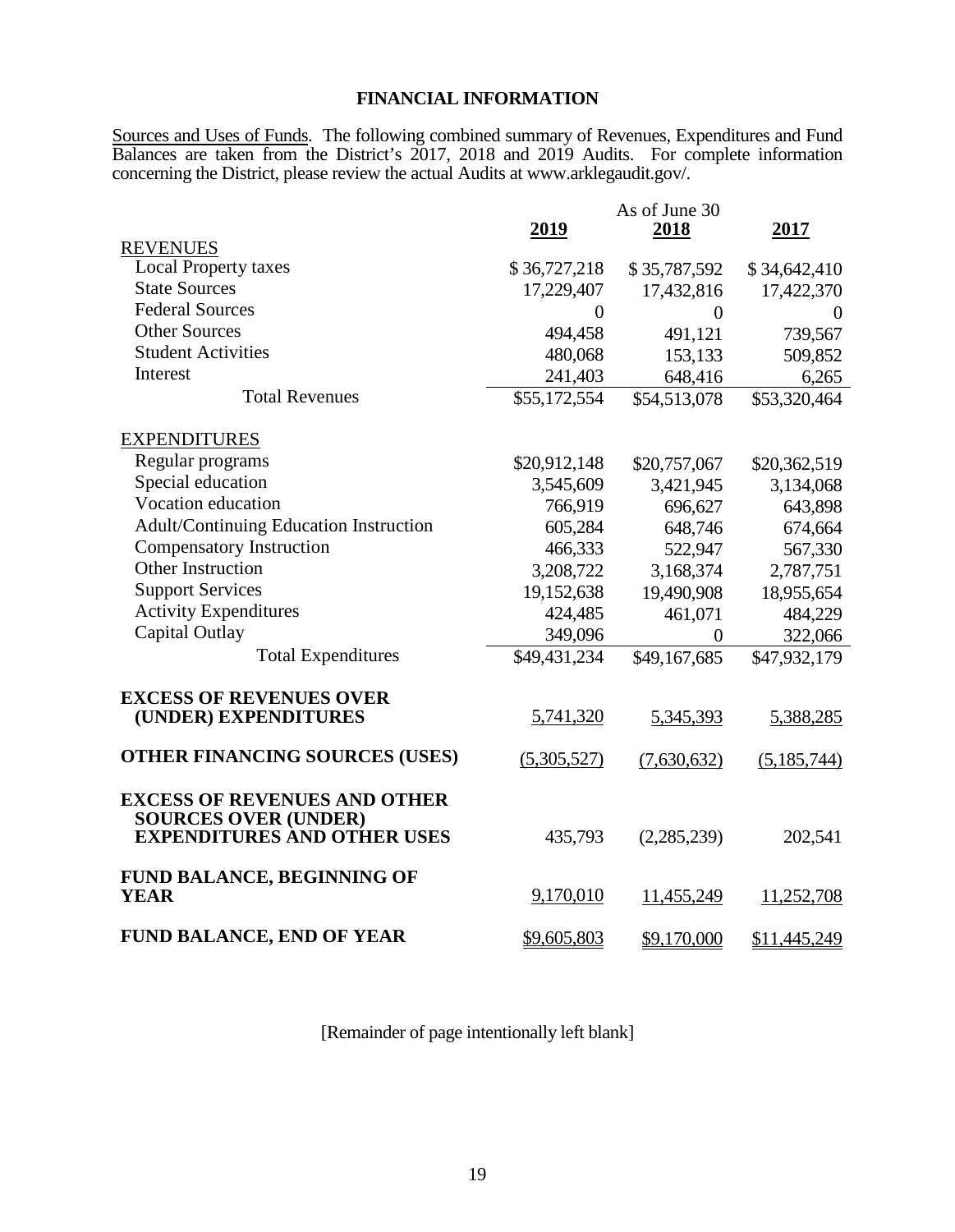Collection of Taxes. Tax collections of the ad valorem tax levied by the District are shown in the following table. School taxes voted at the school election are collected in the next calendar year and normally received by and used by the District during the school fiscal year beginning in such calendar year.

| School    | School       | School               | Rate of Collections                   |
|-----------|--------------|----------------------|---------------------------------------|
| Year      | Tax Levied   | <b>Tax Collected</b> | $(\text{net of collection fees})(\%)$ |
| 2014-2015 | \$33,558,209 | \$31,875,432         | 94.99                                 |
| 2015-2016 | 34,844,703   | 33,791,150           | 96.98                                 |
| 2016-2017 | 35,829,298   | 34,208,868           | 95.48                                 |
| 2017-2018 | 36,662,408   | 35,823,335           | 97.71                                 |
| 2018-2019 | 38,284,163   | 36,799,682           | 96.12                                 |

5-year average rate of collections – 96.27%

Overlapping Ad Valorem Taxes. The ad valorem taxing entities in the State of Arkansas are municipalities, counties, school districts and community college districts. All taxable property located within the boundaries of a taxing entity is subject to taxation by that entity. Thus property within the District is also subject to county ad valorem taxes. Property located within a municipality and/or within a community college district is also subject to taxation by that entity or entities. The ad valorem taxing entities whose boundaries overlap the District and their real estate ad valorem tax rates are:

|                            | <b>Total Tax Rate</b> |
|----------------------------|-----------------------|
| Name of Overlapping Entity | (in mills)            |
| Pope County                | 4.50                  |
| City of Russellville       | 0.88                  |
| City of London             | 0. QQ                 |

Assessment of Property and Collection of Property Taxes. (a) Under Amendment No. 59 to the Arkansas Constitution, all property is subject to taxation except for the following exempt categories: (i) public property used exclusively for public purposes; (ii) churches used as such; (iii) cemeteries used exclusively as such; (iv) school buildings and apparatus; (v) libraries and grounds used exclusively for school purposes; (vi) buildings, grounds and materials used exclusively for public charity; and (vii) intangible personal property to the extent the General Assembly has exempted it from taxation, provided that it be taxed at a lower rate, or provided for its taxation on a basis other than ad valorem. Amendment No. 59 also authorizes the General Assembly to exempt from taxation the first \$20,000 of value of a homestead of a taxpayer 65 years of age or older.

Amendment No. 59 provides that, except as otherwise provided therein in connection with the transition period following a county-wide reassessment (see Constitutional Amendment Nos. 59 and 79, infra), (1) residential property used solely as the principal place of residence of the owner shall be assessed in accordance with its value as a residence, (2) land (but not improvements thereon) used primarily for agricultural, pasture, timber, residential and commercial purposes shall be assessed upon the basis of its value for such use, and (3) all other real and tangible personal property subject to taxation shall be assessed according to its value (the Arkansas Supreme Court has held that the unqualified word "value," as used in a prior, substantially identical, constitutional provision, means "current market value").

(b) Property owned by public utilities and common carriers and "used and/or held for use in the operation of the company . . ." is assessed for tax purposes by the Tax Division of the Arkansas Public Service Commission. A.C.A. § 26-26-1605 provides that the Tax Division "shall assess the property at its true and full market or actual value" and that all utility property of a company, whether located within or without the State of Arkansas, is to be valued as a unit. Annually, the company files a report with the Tax Division. The Tax Division reviews these reports, along with other reports (such as reports to shareholders, the Federal Communications Commission, the Federal Energy Regulatory Commission and the Interstate Commerce Commission), to determine the value of the property.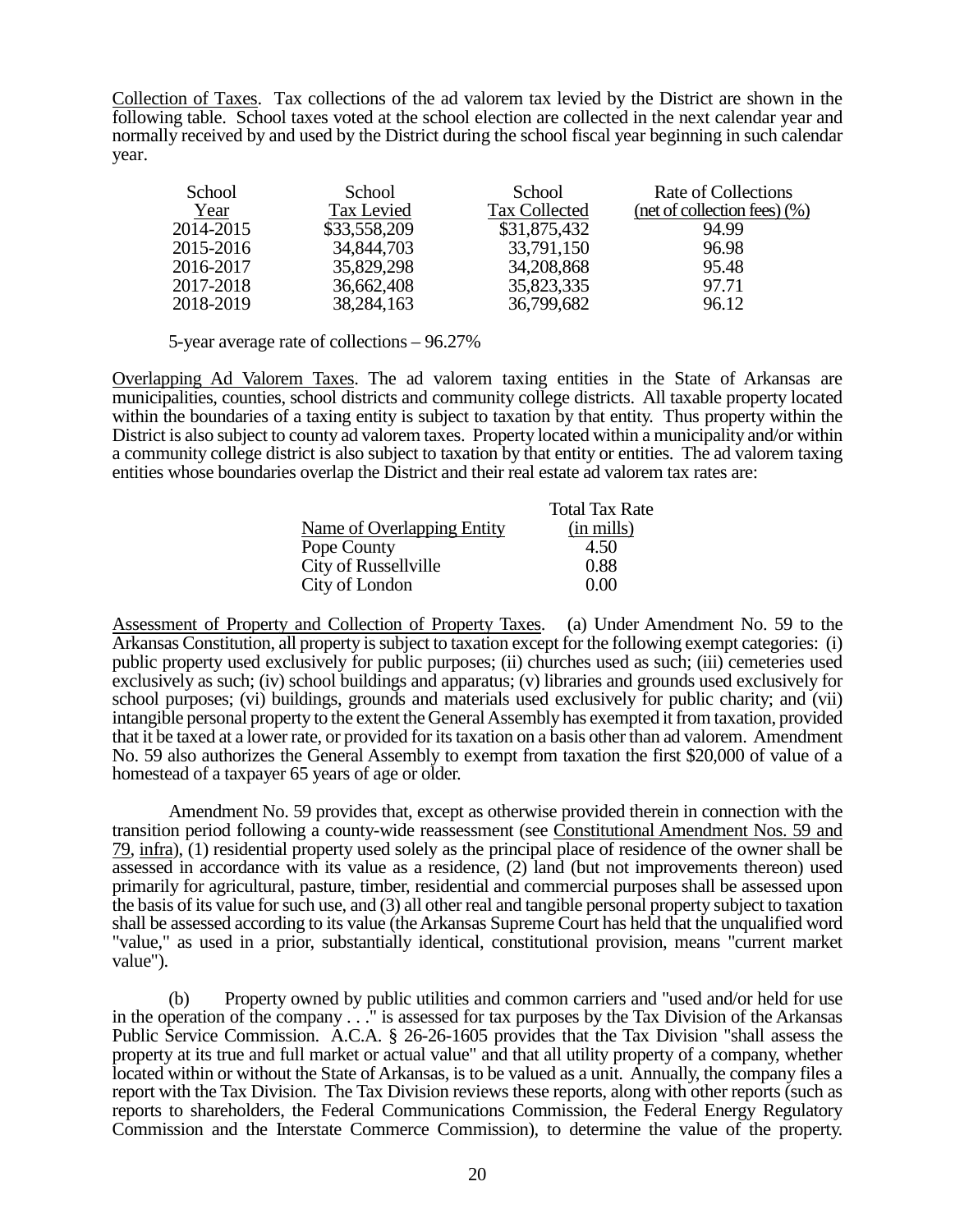Valuation is currently made on the basis of a formula, as set forth in A.C.A. § 26-26-1607, with consideration given to (i) original cost less depreciation, replacement cost less depreciation or reconstruction cost less depreciation; (ii) market value of capital stock and funded debt; and (iii) capitalization of income. As provided in A.C.A. § 26-26-1611, once the value of a company's property as a unit is determined, the Tax Division removes the value allocable to out-of-state property and assigns the remainder among Arkansas taxing units on the basis of value within each jurisdiction. The Tax Division certifies the assessment to the county assessor who enters the assessment as certified on the county assessment roll. County officials have no authority to change such assessment. See **LEGAL MATTERS**, Legal Proceedings.

All other property is assessed by the elected assessor of each Arkansas county (or other official or officials designated by law). This includes both real and tangible personal property. Amendment No. 79 to the Arkansas Constitution requires each county to appraise all market value real estate normally assessed by the county assessor at its full and fair value at a minimum of once every five (5) years.

Amendment No. 79 requires the county assessor (or other official or officials designated by law), after each county-wide reappraisal, to compare the assessed value of each parcel of real property reappraised or reassessed to the prior year's assessed value. If the assessed value of the parcel increased, then the assessed value of that parcel must be adjusted as provided below.

Subject to subsection (e) below, if the parcel is not the homestead and principal place of residence ("homestead") of a taxpayer, then any increase in the assessed value in the first year after reappraisal cannot be greater than 10% (or 5% if the parcel is the taxpayer's homestead) of the assessed value for the previous year. For each year thereafter, the assessed value shall increase by an additional 10% (or 5% if the parcel is the taxpayer's homestead) of the assessed value for the year preceding the first assessment resulting from reappraisal; however, the increase cannot exceed the assessed value determined by the reappraisal prior to adjustment under Amendment No. 79.

For property owned by public utilities and common carriers, any annual increase in the assessed value cannot exceed more than 10% of the assessed value for the previous year. The provisions of this subsection (c) do not apply to newly discovered real property, new construction or substantial improvements to real property.

(d) If a homestead is purchased or constructed on or after January 1, 2001 by a disabled person or by a person over age 65, then that parcel will be assessed based on the lower of the assessed value as of the date of purchase (or construction) or a later assessed value. If a person is disabled or is at least 65 years of age and owns a homestead on January 1, 2001, then the homestead will be assessed based on the lower of the assessed value on January 1, 2001 or a later assessed value. When a person becomes disabled or reaches age 65 on or after January 1, 2001, that person's homestead should thereafter be assessed based on the lower of the assessed value on the person's 65th birthday, on the date the person becomes disabled or a later assessed value. This subsection (d) does not apply to substantial improvements to real property. For real property subject to subsection (e) below, the applicable date in this subsection  $(d)$ , in lieu of January 1, 2001, is January 1 of the year following the completion of the adjustments to assessed value required in subsection (e).

(e) If, however, there has been no county-wide reappraisal and resulting assessed value of property between January 1, 1986, and December 31, 2000, then real property in that county is adjusted differently. In that case, the assessor (or other official or officials designated by law) compares the assessed value of each parcel to the assessed value of the parcel for the previous year. If the assessed value of the parcel increases, then the assessed value of the parcel for the year in which the parcel is reappraised or reassessed is adjusted by adding one-third (l/3) of the increase to the assessed value for the year prior to appraisal or reassessment. An additional one-third  $(1/3)$  of the increase is added in each of the next two (2) years.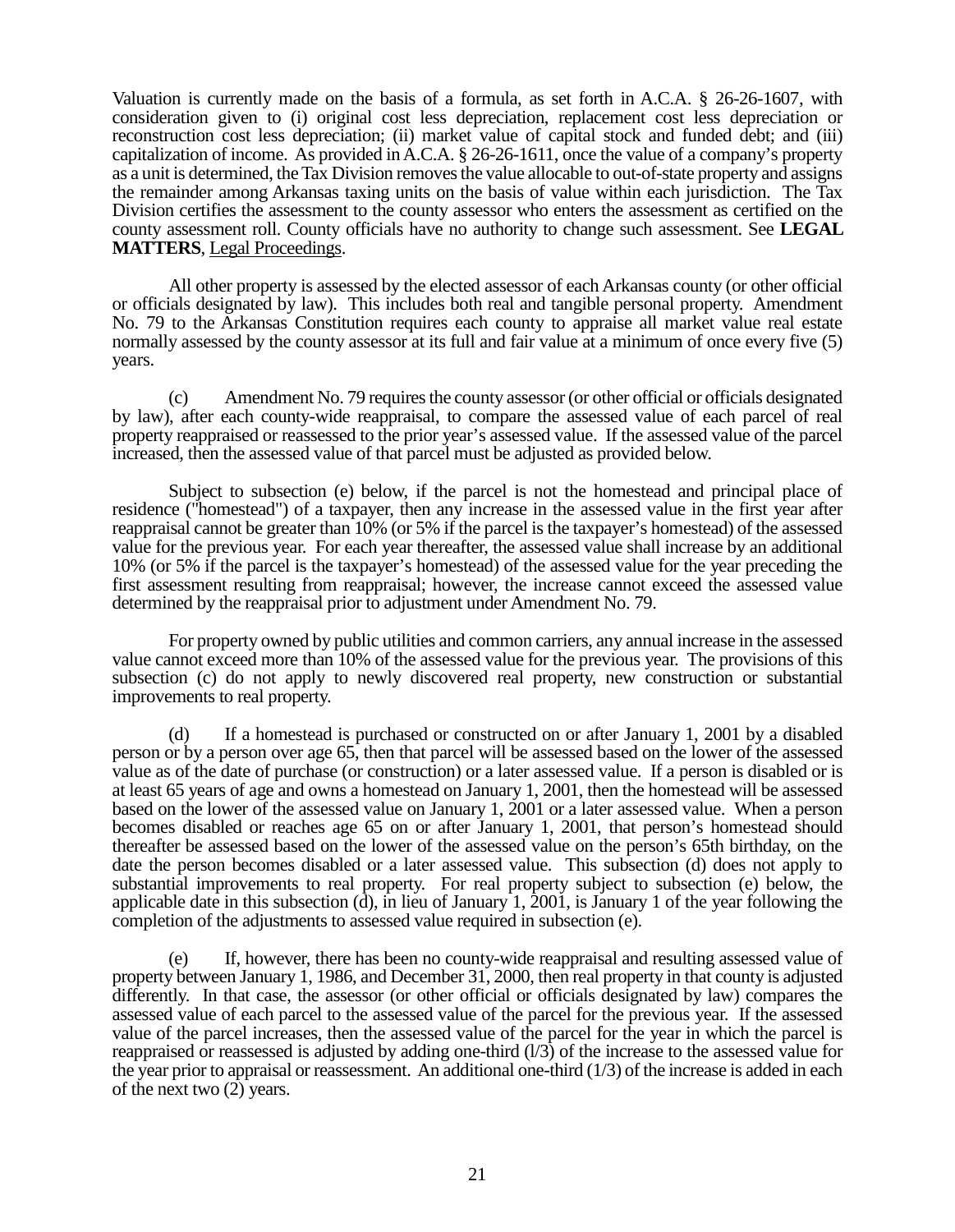The adjustment contemplated by subsection (e) does not apply to the property of public utilities or common carriers. No adjustment will be made for newly discovered real property, new construction or substantial improvements to real property.

(f) Property is currently assessed in an amount equal to 20% of its value. The percentage can be increased or decreased by the General Assembly.

The total of the millage levied by each taxing entity (municipalities, counties, school districts and community college districts) in which the property is located is applied against the assessed value to determine the tax owed. The assessed value of taxable property is revised each year and the total millage levied in that calendar year is applied against the assessed value for the calendar year. Assessed value for each year is determined as of January 1 of that year. Tangible personal property, including automobiles, initially acquired after January 1 and before June 1 is required to be assessed in the year of acquisition. Otherwise, only property owned by a taxpayer on January 1 is assessed for that calendar year.

The total taxes levied by all taxing authorities are collected together by the county collector of the county in which the property is located in the calendar year immediately following the year in which levied. Taxes are due and payable between the first business day in March and October 15, inclusive. Taxes not paid by October 15 are delinquent and subject to a 10% penalty. Real estate as to which taxes are delinquent for two successive years is certified to the State Land Commissioner, who offers the property for sale. The proceeds of such sale are distributed among the taxing authorities. Delinquent real property may be redeemed by the taxpayer within two years of the delinquency. Delinquent personal property taxes may be collected by distraint and public sale of the taxpayer's property.

Constitutional Amendment Affecting Personal Property Taxes. At the 1992 general election, a Constitutional amendment was approved which exempts from all personal property taxes items of household furniture and furnishings, clothing, appliances and other personal property used within the home. The effective date of the amendment was January 1, 1993.

Constitutional Amendment Nos. 59 and 79. Prior to the adoption of Amendment No. 59 to the Arkansas Constitution, the Constitution mandated that:

"All property subject to taxation shall be taxed according to its value, that value to be ascertained in such manner as the General Assembly shall direct, making the same equal and uniform throughout the State. No one species of property from which a tax may be collected shall be taxed higher than other species of property of equal value . . . ."

In the case of Arkansas Public Service Commission v. Pulaski County Board of Equalization, 266 Ark. 64, 582 S.W.2d 942 (June 25, 1979), the Supreme Court of Arkansas held that the then current assessment process, as prescribed by certain legislation and administrative regulations, was in violation of the Constitutional mandate in that (1) it provided for the assessment of certain property on the basis of "use value" as opposed to market value, (2) it did not provide for equal and uniform assessments throughout the State and (3) it provided for assessments based on past, as opposed to current, market values. The Court ordered a statewide reassessment to bring the assessments into conformity with the constitutional requirements. It was provided that the reassessment would be completed over a five year period, with 15 of the 75 counties in the State to be reassessed each year. The reassessment was accomplished in calendar years 1981 through 1985.

Legislative studies indicated that the effect of the Court-ordered reassessment would be to substantially increase real estate assessments in most or all counties of the State, with the result being, if tax rates remained the same, to substantially increase real estate taxes. The Arkansas General Assembly submitted to the electors of the State a proposed Constitutional amendment designed to prevent the substantial tax increase that would otherwise result from the reassessment. The proposed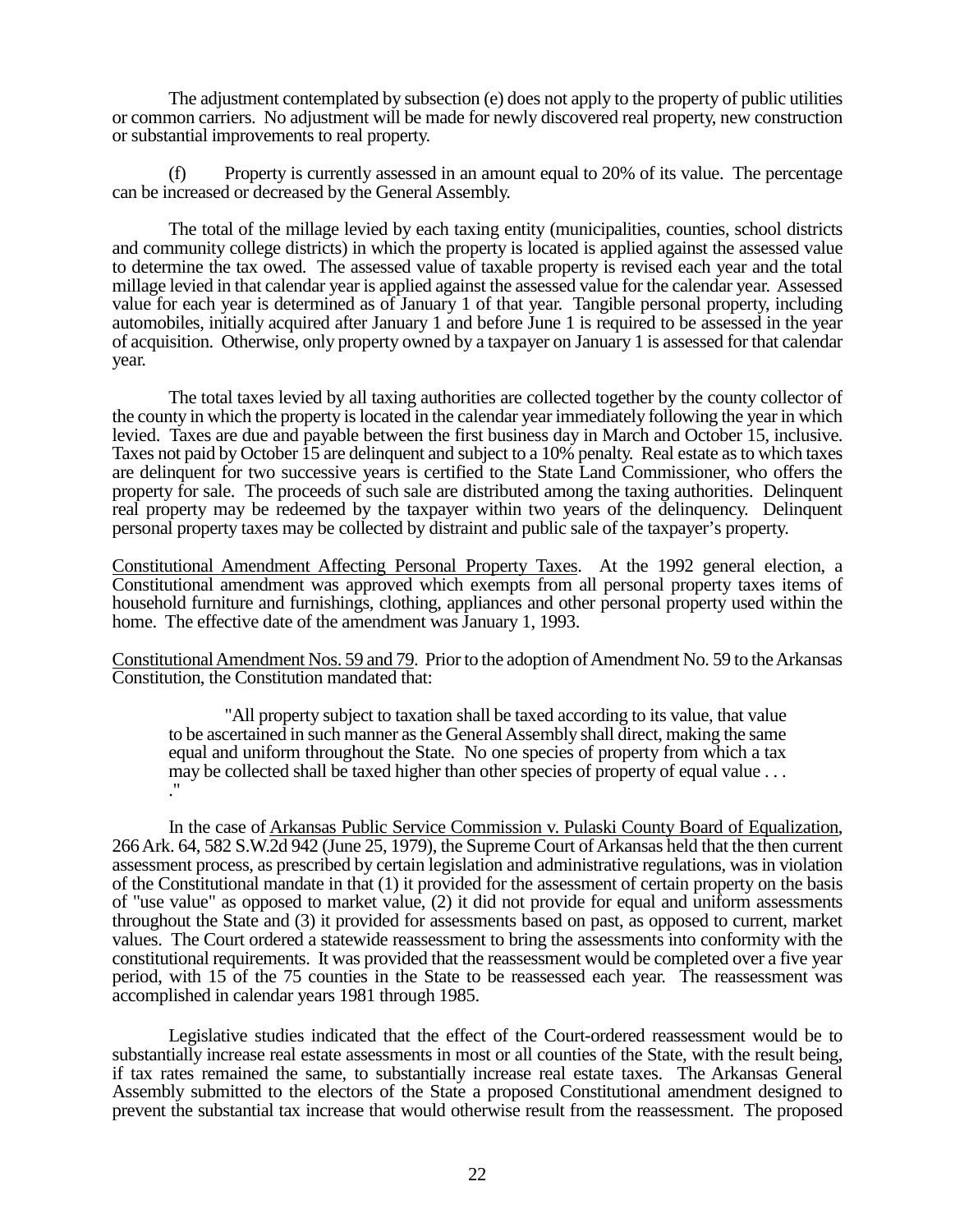Amendment was approved at the 1980 General Election and is now Amendment No. 59 to the Arkansas Constitution.

At the 2000 general election, Constitutional Amendment No. 79 was adopted by a majority of the voters and went into effect on January 1, 2001. Among other things, Amendment No. 79 allows for an annual state credit against ad valorem property tax on a homestead in the amount of not less than \$300. The credit must not be applied in a manner that would impair a bondholder's interest in ad valorem debt service revenues.

Amendment No. 59 provides that whenever a county-wide reassessment results in an increase of assessed value of 10% or more, the tax rate of each taxing unit on property located in that county is to be adjusted as provided in the Amendment. The year in which the reassessment is completed is designated the "Base Year". The assessed valuation for the Base Year is based on the reassessment. Amendment No. 79 requires that rollback adjustments under Amendment No. 59 be determined after the adjustments are made to assessed value under Amendment No. 79. See **FINANCIAL INFORMATION**, Assessment of Property and Collection of Property Taxes.

The tax rate applicable to other real property is computed by (1) deducting from the Base Year assessed value of the real estate the assessed value of newly-discovered real estate and new construction and improvements to real property to arrive at the reassessed value of previously assessed real property, (2) determining the tax rate necessary to produce from the previously assessed real property (on the basis of the Base Year assessment) the same amount of revenues produced from such property in the Base Year (on the basis of the last previous assessed value and the tax rate applicable to collections in the Base Year), and (3) either (a) fixing the tax rate determined in (2) as the tax rate for the real property, including newly-discovered real property and new construction and improvements to real estate, or (b) if the tax rate so fixed would produce less than 110% of the revenues from real estate produced in the Base Year, increasing the tax rate in an amount sufficient to produce such 110% of revenues.

The General Assembly, in Act No. 848 of 1981, implemented the procedures of Amendment No. 59. A.C.A. § 26-26-404, provides that the computation is to be made separately for each tax source or millage levy (in the case of the school districts this would require separate computations for operation and maintenance millage and debt service millage), with the new tax rate for each millage levy to be rounded up to the nearest 1/10 mill. In the case of debt service millage, the tax rate as so adjusted will continue as the continuing annual tax rate until retirement of the bonds to which pledged. The adjusted rate for operation and maintenance millage would be subject to change at each annual school election in accordance with law.

Amendment No. 79 provides that the tax rate for personal property and property of public utilities and regulated carriers should be the same as that for real property. Personal property rates currently not equal to real property rates should be reduced to the level of the real property rate unless a higher rate is "necessary to provide a level of income sufficient to meet the current requirements of all principal, interest, paying agent fees, reserves, and other requirements" of a bond issue.

Amendment No. 59 contains the following specific provision in regard to debt service millage:

"The General Assembly shall, by law, provide for procedures to be followed with respect to adjusting ad valorem taxes or millage pledged for bonded indebtedness purposes, to assure that the adjusted or rolled-back rate of tax or millage levied for bonded indebtedness purposes will, at all times, provide a level of income sufficient to meet the current requirements of all principal, interest, Paying Agent's fees, reserves, and other requirements of the bond indenture."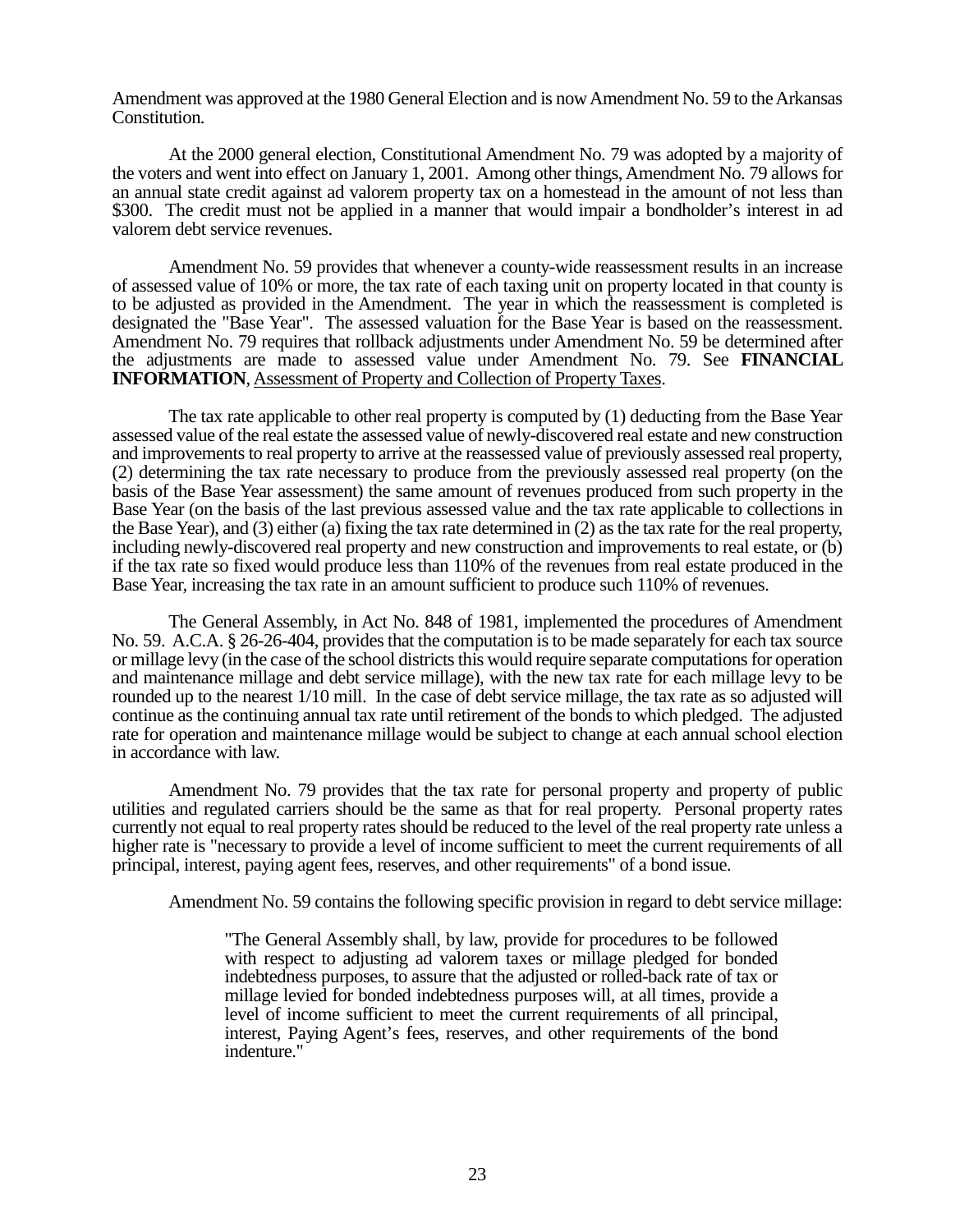#### A.C.A. § 26-26-402(b) provides:

"If it is determined that the adjustment or rollback of millages as provided for herein will render income from millages pledged to secure any bonded indebtedness insufficient to meet the current requirements of all principal, interest, paying agent fees, reserves and other requirements of a bond indenture any such pledged millage shall be rolled back or adjusted only to a level which will produce at least a level of income sufficient to meet the current requirements of all principal, interest, paying agent fees, reserves, and other requirements of the bond indenture."

If the assessed value of all classes of taxable property located in a school district remain at the same level, without increase or decrease, and the total school tax rates applicable to real and personal property remain constant, then the annual revenues derived from taxable real and personal property will be the same in each year. This would be true of annual revenues available for debt service on bonds, as well as other annual revenues of the district.

Major Taxpayers. Based on the 2018 assessment, the top ten taxpayers within the boundaries of the District are:

|                                           |                       | Percentage of District's |
|-------------------------------------------|-----------------------|--------------------------|
| Name                                      | <b>Assessed Value</b> | Assessed Value (%)       |
| Entergy Arkansas Inc.                     | \$365,148,840         | 37.92                    |
| Corelogic*                                | 110,311,111           | 11.46                    |
| Lereta Corp*                              | 44,248,168            | 4.60                     |
| ConAgra Foods Packaged Food LLC           | 24,522,030            | 2.55                     |
| Wells Fargo Home Mortgage*                | 19,750,695            | 2.05                     |
| Lereta Corp*                              | 9,567,482             | 0.99                     |
| Tyson Foods Inc.                          | 9,504,050             | 0.99                     |
| Corelogic Commercial Real Estate Service* | 8,355,450             | 0.87                     |
| <b>Union Pacific System</b>               | 8,249,255             | 0.86                     |
| Diamond Pipeline LLC                      | 8,173,225             | 0.85                     |

\*Tax servicing company; assessed value represents total of all real estate and personal property in the District serviced by the company.

### **LEGAL MATTERS**

Litigation Over State Funding for Schools. In an Order issued November 9, 1994, the Honorable Annabelle C. Imber held that the existing state funding system for public education violated the equal protection provision of the Arkansas Constitution and violated Article 14, § 1 of the Arkansas Constitution by "failing to provide a general, suitable and efficient system of free public education." Lake View School Dist. No. 15 of Phillips County, Arkansas v. Jim Guy Tucker, Case No. 92-5318 (1994). **After years of litigation and legislation, the Arkansas Supreme Court concluded (on May 31, 2007) that the system of public school financing was now in constitutional compliance.**

At the 1996 general election, a Constitutional Amendment was passed ("Amendment No. 74") which establishes a statewide 25-mill property tax minimum for maintenance and operation of the public schools (the "Uniform Rate of Tax"). The Uniform Rate of Tax replaces that portion of local school district ad valorem taxes available for maintenance and operation. The Uniform Rate of Tax is to be collected in the same manner as other school property taxes, but the revenues generated from the Uniform Rate of Tax are remitted to the State Treasurer for distribution to the school districts.

Legal Proceedings. No litigation is pending, or to the best knowledge of the District threatened, questioning the existence of the District, its boundaries, the assessed value of taxable property located within the District, any taxes levied by the District, the title of any member of the Board of Directors to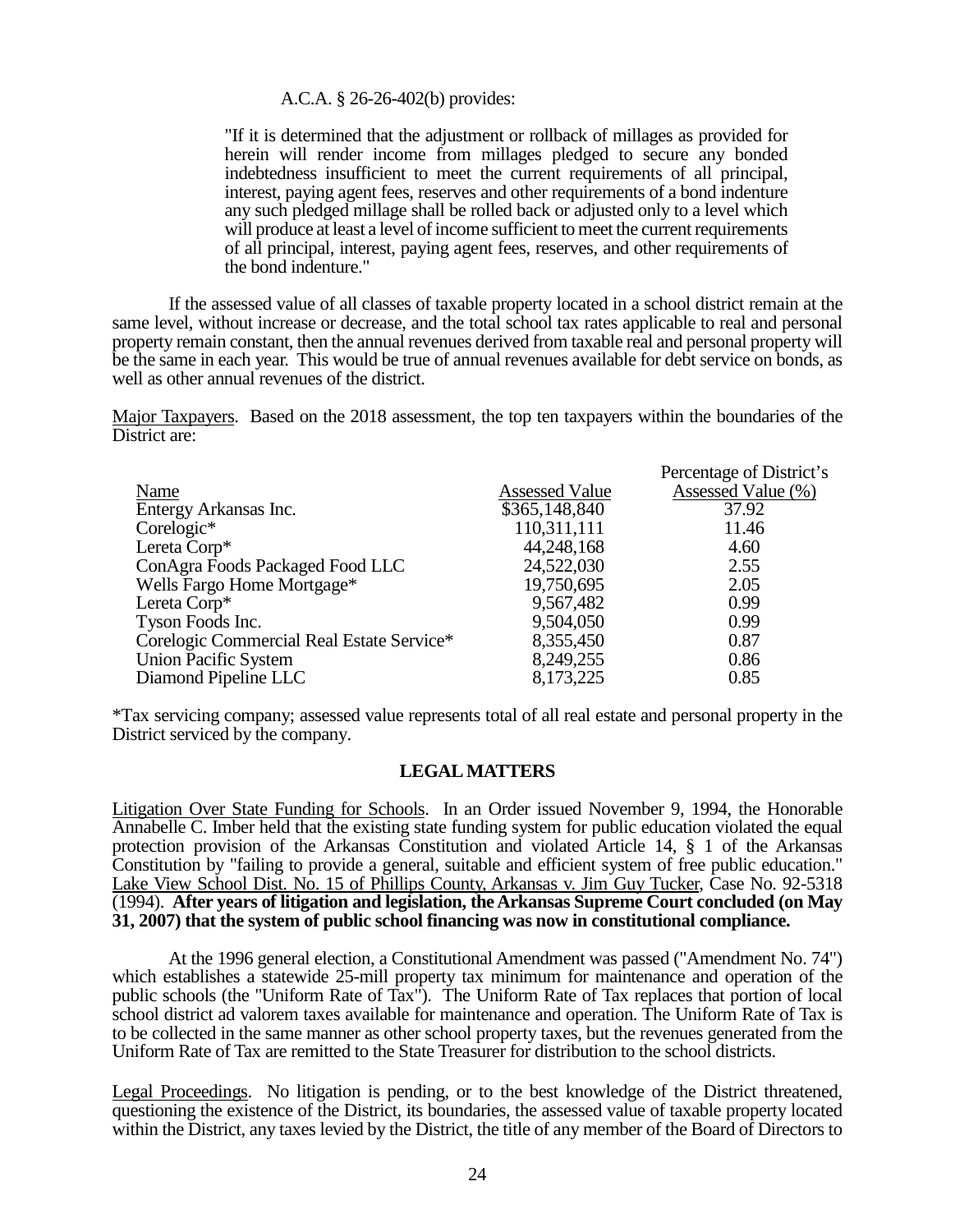his office, or questioning the authority of the District to issue the Bonds or any proceedings relating thereto.

Legal Opinion. Issuance of the Bonds is subject to the unqualified approving opinion of Bond Counsel, to the effect that the Bonds have been lawfully issued under the Constitution and laws of the State of Arkansas and constitute valid, binding and enforceable obligations of the District.

Tax Exemption. In the opinion of Bond Counsel, under existing law, the interest on the Bonds is exempt from Arkansas income tax and from property taxes.

Also, in the opinion of Bond Counsel, interest on the Bonds under existing law (a) is excludable from gross income for federal income tax purposes, and (b) is not an item of tax preference for purposes of the federal alternative minimum tax. The opinion set forth above is subject to the condition that the District comply with all requirements of the Internal Revenue Code of 1986, as amended (the "Code") that must be satisfied subsequent to the issuance of the Bonds in order that interest thereon be (or continue to be) excludable from gross income for federal income tax purposes. These requirements generally relate to arbitrage and the use of the proceeds of the Bonds. Failure to comply with certain of such requirements could cause the interest on the Bonds to be so included in gross income retroactive to the date of issuance of the Bonds. The District has covenanted to comply with all such requirements.

Prospective purchasers of the Bonds should be aware that (i) with respect to insurance companies subject to the tax imposed by Section 831 of the Code, Section  $832(b)(5)(B)(i)$  reduces the deduction for loss reserves by 15 percent of the sum of certain items, including interest on the Bonds, (ii) interest on the Bonds earned by certain foreign corporations doing business in the United States could be subject to a branch profits tax imposed by Section 884 of the Code, (iii) passive investment income including interest on the Bonds may be subject to federal income taxation under Section 1375 of the Code for Subchapter S corporations that have Subchapter C earnings and profits at the close of the taxable year if greater than 25% of the gross receipts of such Subchapter S corporation is passive investment income, and (iv) Section 86 of the Code requires recipients of certain Social Security and certain Railroad Retirement benefits to take into account in determining gross income, receipts or accruals of interest on the Bonds.

Prospective purchasers of the Bonds should be further aware that Section 265 of the Code denies a deduction for interest on indebtedness incurred or continued to purchase or carry the Bonds or, in the case of a financial institution, that portion of a holder's interest expense allocated to interest on the Bonds, except with respect to certain financial institutions (within the meaning of Section 265(b)(5) of the Code).

An exception allows a deduction of certain interest expense allocable to "qualified tax-exempt obligations." Under the Code, the term includes any obligation which (1) is not a "private activity bond" within the meaning of the Code (excluding from that term "qualified  $501(c)(3)$  bonds"), (2) is issued by an issuer (and subordinate entities) which reasonably anticipates to issue not more than \$10,000,000 of tax-exempt obligations (other than private activity bonds (excluding from that term "qualified 501(c)(3) bonds" under Section 145 of the Code)) during the calendar year, and (3) is so designated by the issuer.

The District has designated the Bonds as "qualified tax-exempt obligations" and has covenanted not to use the proceeds of the Bonds in a manner which would cause the Bonds to be "private activity bonds," and has represented that the District and its subordinate entities have not and do not expect to issue more than \$10,000,000 of such tax-exempt obligations during calendar year 2020.

Prospective purchasers of the Bonds should also be aware that A.C.A. § 26-51-431(b) states that Section 265(a) of the Internal Revenue Code is adopted for the purpose of computing Arkansas individual income tax liability. Subsection (c) provides that in computing Arkansas corporation income tax liability, no deduction shall be allowed for interest "on indebtedness incurred or continued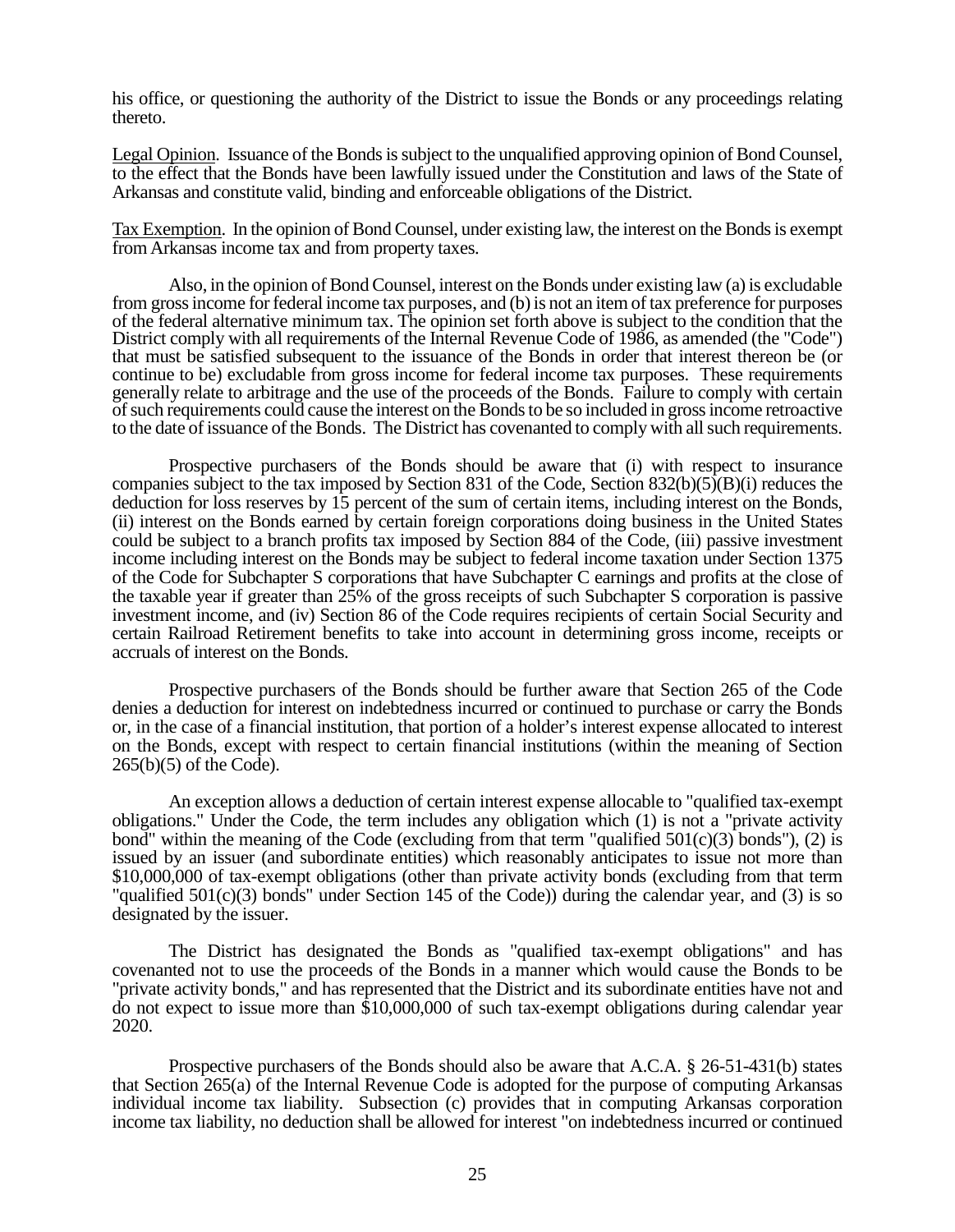to purchase or carry obligations the interest on which is wholly exempt from the taxes imposed by Arkansas law." On December 8, 1993, the Arkansas Department of Finance and Administration Revenue Division issued Revenue Policy Statement 1993-2, which provides in part:

Financial institutions may continue to deduct interest on indebtedness incurred or continued to purchase or carry obligations which generate tax-exempt income to the same extent that the interest was deductible prior to the adoption of Section 17 of Act 785 of 1993 (A.C.A. § 26-51-431(b) and (c)).

As shown on the cover page of this Official Statement, certain of the Bonds are being sold at an original issue discount (collectively, the "Discount Bonds"). The difference between the initial public offering prices, as set forth on the cover page, of such Discount Bonds and their stated amounts to be paid at maturity constitutes original issue discount treated as interest which is excluded from gross income for federal income tax purposes, as described above.

The amount of original issue discount which is treated as having accrued with respect to such Discount Bond is added to the cost basis of the owner in determining, for federal income tax purposes, gain or loss upon disposition of such Discount Bond (including its sale, redemption, or payment at maturity). Amounts received upon disposition of such Discount Bond which are attributable to accrued original issue discount will be treated as tax-exempt interest, rather than as taxable gain, for federal income tax purposes.

Original issue discount is treated as compounding semiannually, at a rate determined by reference to the yield to maturity of each individual Discount Bond, on days which are determined by reference to the maturity date of such Discount Bond. The amount treated as original issue discount on such Discount Bond for a particular semiannual accrual period is equal to the product of (i) the yield of maturity for such Discount Bond (determined by compounding at the close of each accrual period) and (ii) the amount which would have been the tax basis of such Discount Bond at the beginning of the particular accrual period if held by the original purchaser, less the amount of any interest payable for such Discount Bond during the accrual period. The tax basis is determined by adding to the initial public offering price on such Discount Bond the sum of the amounts which have been treated as original issue discount for such purposes during all prior periods. If such Discount Bond is sold between semiannual compounding dates, original issue discount which would have been accrued for that semiannual compounding period for federal income tax purposes is to be apportioned in equal amounts among the days in such compounding period.

Owners of the Discount Bonds should consult their tax advisors with respect to the determination and treatment of original issue discount accrued as of any date and with respect to the state and local tax consequences of owning a Discount Bond.

As shown on the cover page of this Official Statement, certain of the Bonds are being sold at a premium (collectively, the "Premium Bonds"). An amount equal to the excess of the issue price of a Premium Bond over its stated redemption price at maturity constitutes premium on such Premium Bond. An initial purchaser of a Premium Bond must amortize any premium over such Premium Bond's term using constant yield principles, based on the purchaser's yield to maturity (or, in the case of Premium Bonds callable prior to their maturity, by amortizing the premium to the call date, based on the purchaser's yield to the call date and giving effect to the call premium). As premium is amortized, the amount of the amortization offsets a corresponding amount of interest for the period and the purchaser's basis in such Premium Bond is reduced by a corresponding amount resulting in an increase in the gain (or decrease in the loss) to be recognized for federal income tax purposes upon a sale or disposition of such Premium Bond prior to its maturity. Even though the purchaser's basis may be reduced, no federal income tax deduction is allowed. Purchasers of the Premium Bonds should consult their tax advisors with respect to the determination and treatment of premium for federal income tax purposes and with respect to the state and local tax consequences of owning a Premium Bond.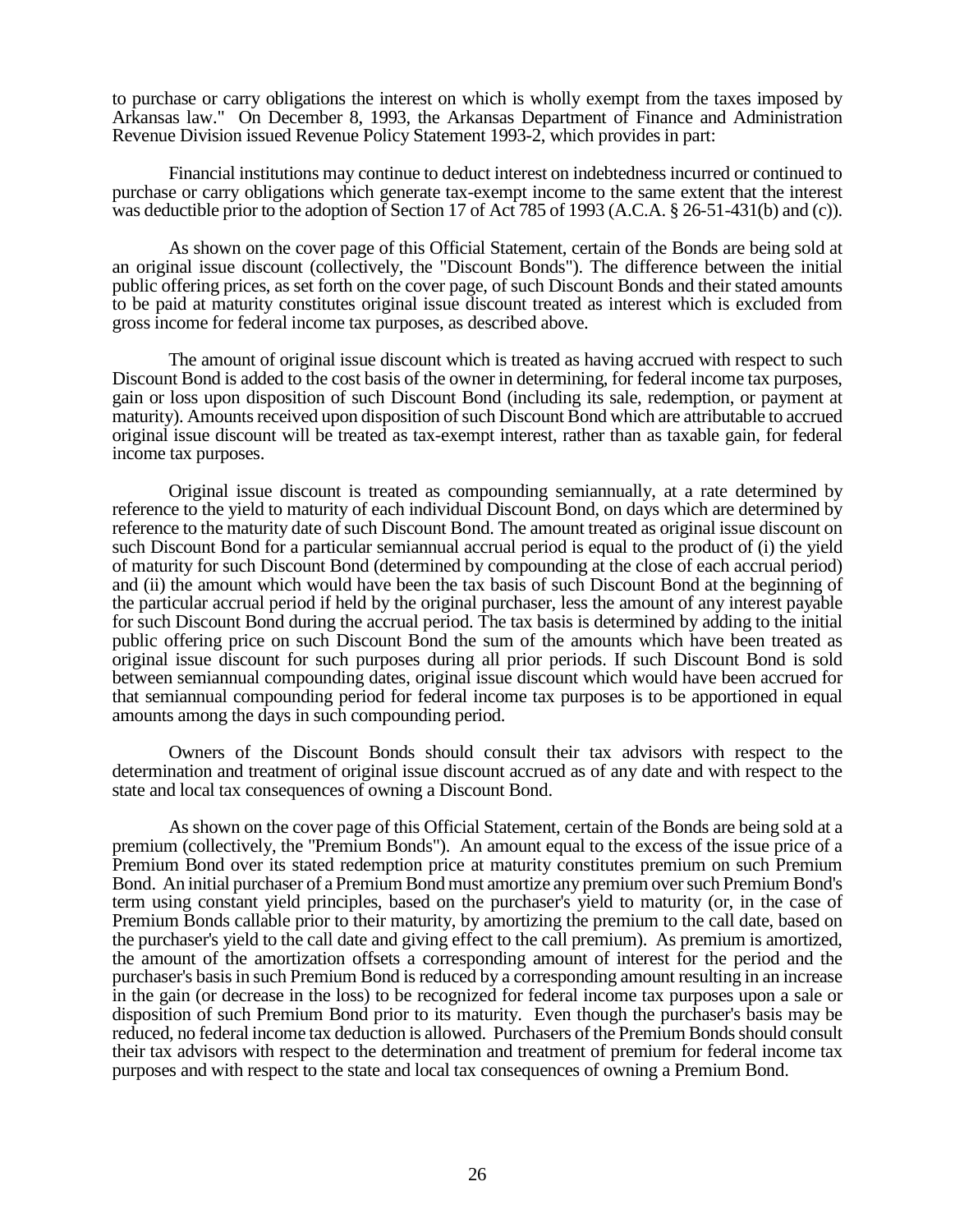Current and future legislative proposals, if enacted into law, clarification of the Code or court decisions may cause interest on the Bonds to be subject, directly or indirectly, in whole or in part, to federal income taxation or otherwise prevent holders of the Bonds from realizing the full current benefit of the tax status of such interest. On December 20, 2017, Congress passed The Tax Cuts and Jobs Act (the "Tax Legislation"), which, for tax years beginning after December 31, 2017, among other things, significantly changes the income tax rates for individuals and corporations, modifies the current provisions relative to the federal alternative minimum tax on individuals and eliminates the federal alternative minimum tax for corporations. The President signed the Tax Legislation on December 22, 2017. The Tax Legislation or the introduction or enactment of any other legislative proposals or clarification of the Code or court decisions may affect, perhaps significantly, the market price for, or marketability of, the Bonds. Prospective purchasers of the Bonds should consult their own tax advisors regarding any proposed or enacted federal or state tax legislation (including particularly, without limitation, the Tax Legislation), regulations or litigation, as to which Bond Counsel expresses no opinion.

Non-Litigation Certificate. Upon delivery of the Bonds the District will furnish a certificate to the effect that no litigation not described in the Official Statement is then pending which would affect the validity of or security for the Bonds.

Official Statement Certificate. Upon delivery of the Bonds, the District will furnish a certificate to the effect that the Official Statement does not contain any untrue statement of a material fact or omits to state a material fact required to be stated therein to make the statements therein, in the light of the circumstances under which they were made, not misleading.

## **CONTINUING DISCLOSURE CERTIFICATE**

The following is a summary of certain provisions of the Continuing Disclosure Certificate, which will be executed by the District.

Purpose of the Continuing Disclosure Certificate. The Continuing Disclosure Certificate describes the District's continuing obligation to provide certain financial and other information with respect to the Bonds, and is for the benefit of the Beneficial Owners of the Bonds.

Provision of Annual Financial Information and Operating Data. The District has agreed to provide within ninety (90) days after the end of the District's fiscal year, its Annual Financial Report ("AFR"). The AFR will include, among other things, the information contained under **DESCRIPTION OF THE SCHOOL DISTRICT**, Assessed Valuation, **DEBT STRUCTURE**, Outstanding Indebtedness, **DEBT STRUCTURE**, Debt Service Schedule and Coverage, **FINANCIAL INFORMATION**, Sources and Uses of Funds, and **FINANCIAL INFORMATION**, Collection of Taxes. The District will also provide its audit within ninety (90) days after the audit has been completed and received by the District. The annual financial statements shall be prepared using accounting practices prescribed by A.C.A. § 10-4-413 as it may be amended from time to time, or any successor statute, and shall be audited by the Legislative Joint Auditing Committee, Division of Legislative Audit of the State of Arkansas, or by an independent certified public accountant. The District shall also provide, not later than ninety (90) days after the end of the District's fiscal year, its LEA Financial Report. Additionally, the District will provide timely notice of the occurrence of listed events relating to the Bonds as hereinafter described. The District has agreed to provide this information in an effort to comply with Rule 15c2-12 of the Securities and Exchange Commission, as the same may be amended from time to time (the "Rule").

Any or all of the foregoing information may be incorporated by reference from other documents, including official statements of debt issues with respect to the District that are available to the public on the Municipal Securities Rulemaking Board ("MSRB") website or filed with the Securities and Exchange Commission.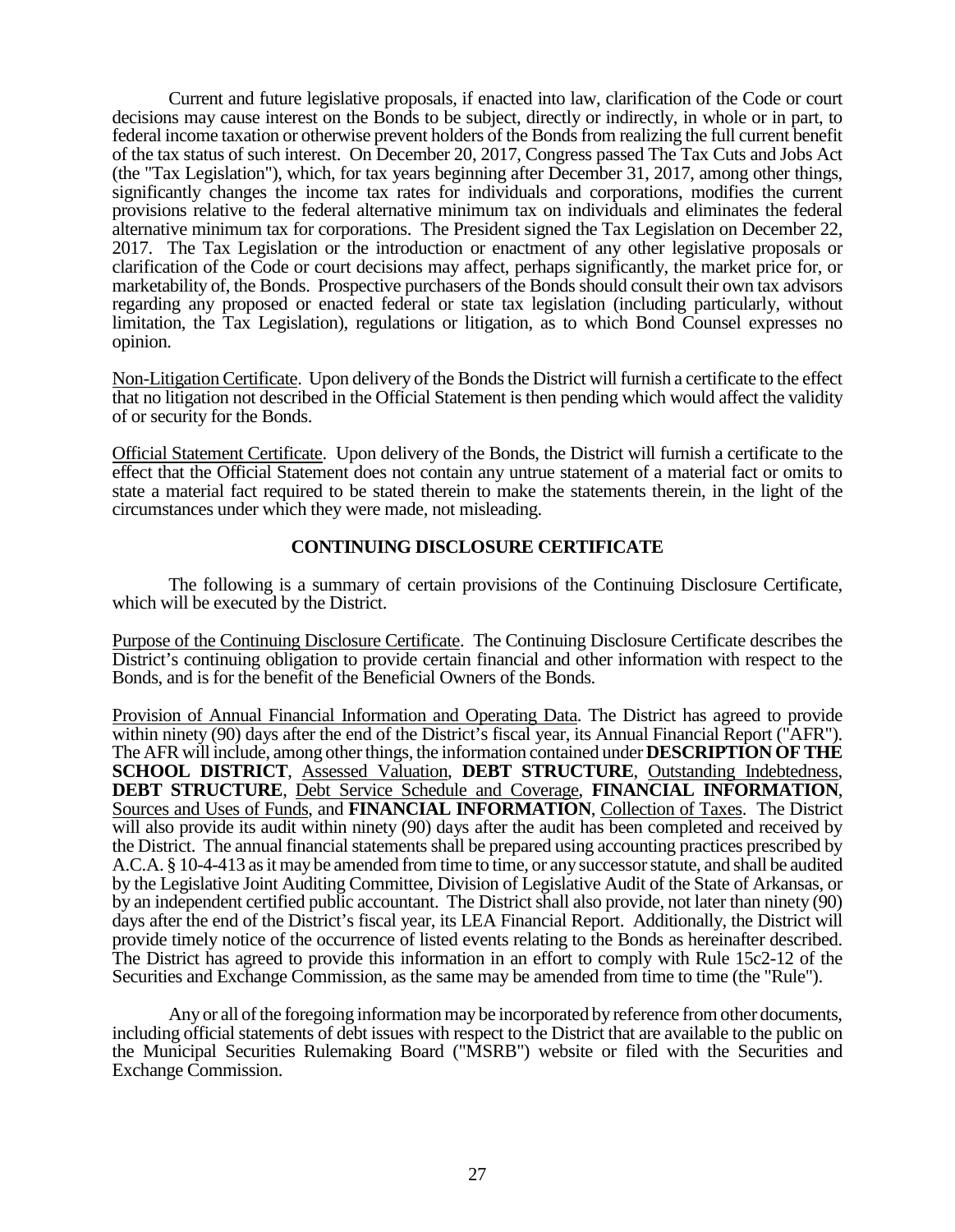Notice of Listed Events. The District agrees that it will furnish to the MSRB, not later than ten (10) business days after the occurrence of such event, notice of any of the following events with respect to the Bonds:

- (a) principal and interest payment delinquencies;
- (b) non-payment related defaults, if material;
- (c) unscheduled draws on debt service reserves reflecting financial difficulties;
- (d) unscheduled draws on credit enhancements reflecting financial difficulties;
- (e) substitution of credit or liquidity providers, or their failure to perform;

(f) adverse tax opinions, the issuance by the Internal Revenue Service of proposed or final determinations of taxability, Notices of Proposed Issue (IRS Form 5701-TEB) or other material notices or determinations with respect to the tax status of the security, or other material events affecting the taxexempt status of the security;

- (g) modifications to rights of security holders, if material;
- (h) bond calls, if material;
- (i) defeasances and tender offers;
- (j) release, substitution, or sale of property securing repayment of the securities, if material;
- (k) rating changes;
- (l) bankruptcy, insolvency, receivership or similar event of the obligated person;

(m) the consummation of a merger, consolidation or acquisition involving an obligated person or the sale of all or substantially all of the assets of the obligated person, other than in the ordinary course of business, the entry into a definitive agreement to undertake such action or the termination of a definitive agreement relating to any such actions, other than pursuant to its terms, if material;

(n) appointment of a successor or additional trustee or the change of name of a trustee, if material;

(o) incurrence of a Financial Obligation (as defined below) of the obligated person, if material, or agreement to covenants, events of default, remedies, priority rights, or other similar terms of a Financial Obligation of the obligated person, any of which affect security holders, if material; and

(p) default, event of acceleration, termination event, modification of terms, or other similar events under the terms of a Financial Obligation of the obligated person, any of which reflect financial difficulties.

"Financial Obligation" is defined as a (i) debt obligation; (ii) derivative instrument entered into connection with, or pledged as security or a source of payment for, an existing or planned debt obligation; or (iii) guarantee of (i) or (ii). The term Financial Obligation does not include municipal securities as to which a final official statement has been filed with the MSRB pursuant to the Rule.

The District further agrees that it will furnish to the MSRB notice of any failure of the District to provide the annual financial information or operating data required hereunder on or before the date specified.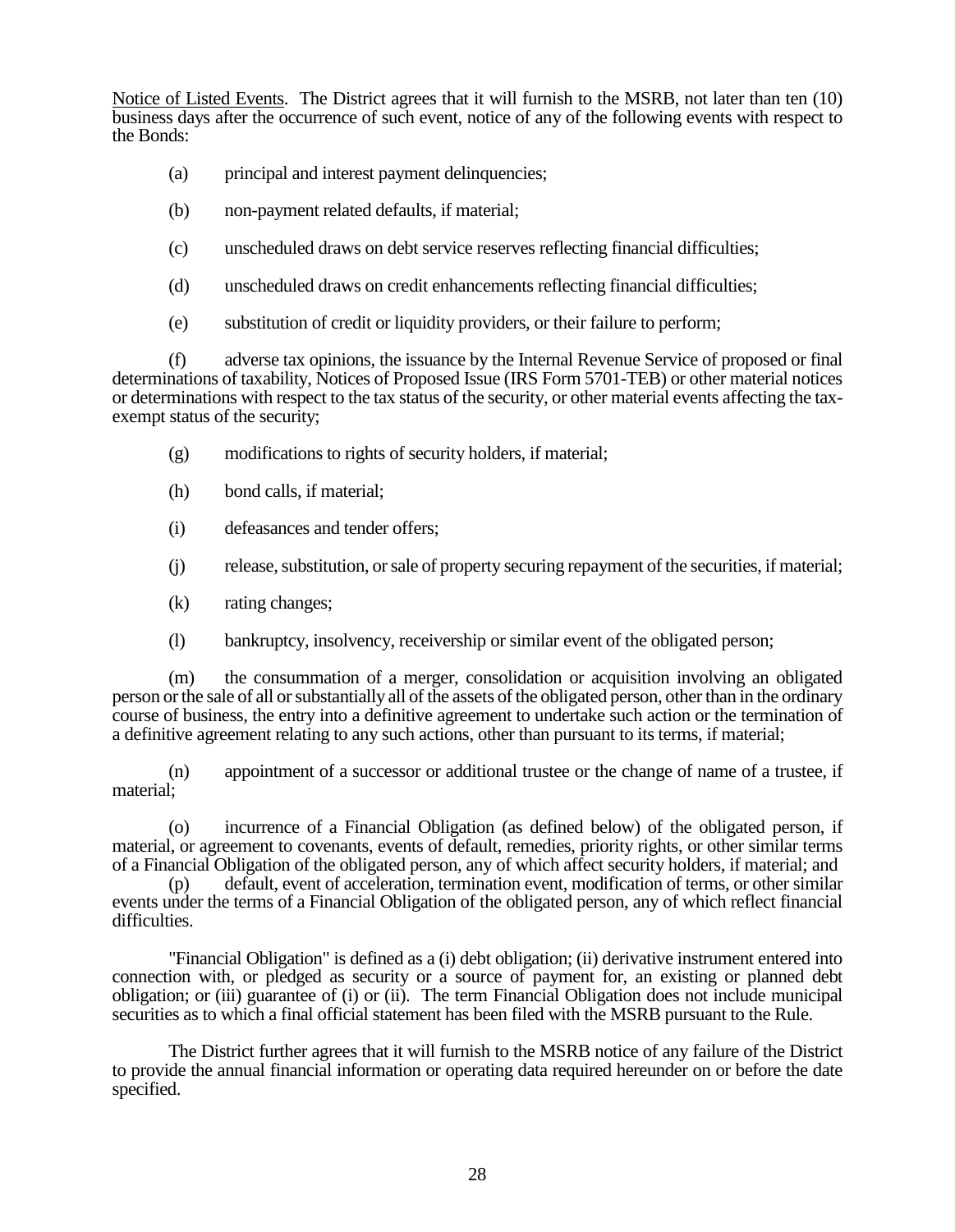District to Disseminate Information and Notices. The District agrees to disseminate the AFR to the MSRB, and to disseminate any notice of a listed event specified above to the MSRB.

Amendment; Waiver. Notwithstanding any other provision of the Continuing Disclosure Certificate, the District may amend the Continuing Disclosure Certificate, and any provision of the Continuing Disclosure Certificate may be waived, provided that the following conditions are satisfied:

(a) If the amendment or waiver relates to the provisions of Sections 3(A), 4, or 5(A) of the Continuing Disclosure Certificate, it may only be made in connection with a change in circumstances that arises from a change in the identity, nature or status of an obligated person with respect to the Bonds, or the type of business conducted;

(b) The undertaking, as amended or taking into account such waiver, would, in the opinion of nationally recognized bond counsel, have complied with the requirements of the Rule at the time of the original issuance of the Bonds, after taking into account any amendments or interpretations of the Rule, as well as any change in circumstances; and

(c) The amendment or waiver either (i) is approved by the owners of the Bonds in the same manner as provided in the Resolution for amendments to the Resolution with the consent of owners, or (ii) does not, in the opinion of nationally recognized bond counsel, materially impair the interests of the owners or Beneficial Owners of the Bonds.

In the event of any amendment or waiver of a provision of the Continuing Disclosure Certificate, the District shall describe such amendment in the next AFR, and shall include, as applicable, a narrative explanation of the reason for the amendment or waiver and its impact on the type (or in the case of a change of accounting principles, on the presentation) of financial information or operating data being presented by the District. In addition, if the amendment relates to the accounting principles to be followed in preparing financial statements, (i) notice of such change shall be given in the same manner as for a Listed Event under the Continuing Disclosure Certificate, and (ii) the AFR for the year in which the change is made should present a comparison (in narrative form and also, if feasible, in quantitative form) between the financial statements as prepared on the basis of the new accounting principles and those prepared on the basis of the former accounting principles.

Additional Information. Nothing in the Continuing Disclosure Certificate shall be deemed to prevent the District from disseminating any other information, using the means of dissemination set forth in the Continuing Disclosure Certificate or any other means of communication, or including any other information in any report or notice made hereunder, in addition to that which is required by the Continuing Disclosure Certificate. If the District chooses to include any information in any report or notice made hereunder in addition to that which is specifically required by the Continuing Disclosure Certificate, the District shall have no obligation under the Continuing Disclosure Certificate to update such information or include it in any future report or notice.

Noncompliance. In the event of a failure of the District to comply with any provision of the Continuing Disclosure Certificate, any beneficial owner may take such actions as may be necessary and appropriate, including seeking mandamus or specific performance by court order, to cause the District to comply with its obligations under the Continuing Disclosure Certificate. Noncompliance with the Continuing Disclosure Certificate shall not be deemed an Event of Default under the Resolution, and the sole remedy under the Disclosure Agreement in the event of any failure of the District to comply with the Continuing Disclosure Certificate shall be an action to compel performance.

## **CONTINUING DISCLOSURE PAST COMPLIANCE**

While the District has not made any determination as to materiality, the following charts reflect the District's compliance and non-compliance with previous undertakings under the Rule for the past five (5) years.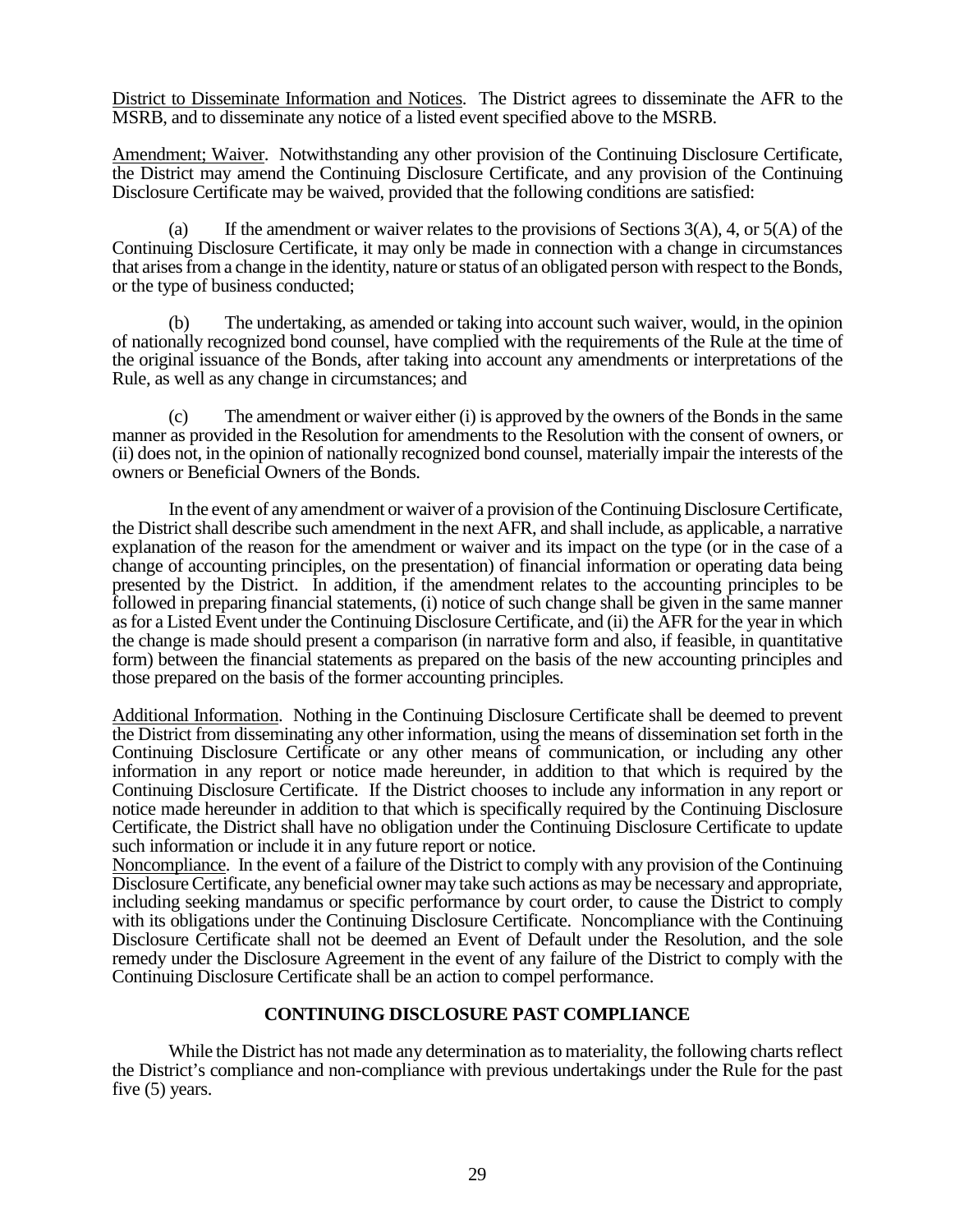## Annual Financial Information and Operating Data ("Annual Report")

Pursuant to previous Continuing Disclosure undertakings by the District, the District has agreed to provide to the MSRB its Annual Report within ninety (90) days after the end of each fiscal year (the "Submittal Deadline").

| <b>Fiscal Year</b> |                           |                  | Status of  |
|--------------------|---------------------------|------------------|------------|
| Ending June 30     | <b>Submittal Deadline</b> | Date Filed $(1)$ | Compliance |
| 2015               | 09/28/15                  | 08/20/15         | Compliant  |
| 2016               | 09/28/16                  | 07/18/16         | Compliant  |
| 2017               | 09/28/17                  | 09/15/17         | Compliant  |
| 2018               | 09/28/18                  | 09/25/18         | Compliant  |
| 2019               | 09/28/19                  | 09/11/19         | Compliant  |

(1)Actual date Annual Report was filed on MSRB's EMMA portal.

Audited Financial Statements ("AFS")

Pursuant to previous Continuing Disclosure undertakings by the District, the District has agreed to provide to the MSRB its AFS within ninety (90) days after the audit has been completed and received by the District.

| Audit for          |                   |                  |            |
|--------------------|-------------------|------------------|------------|
| <b>Fiscal Year</b> |                   |                  | Status of  |
| Ending June 30     | <b>Audit Date</b> | Date Filed $(1)$ | Compliance |
| 2015               | 03/30/16          | 04/11/16         | Compliant  |
| 2016               | 03/30/17          | 04/19/17         | Compliant  |
| 2017               | 03/07/18          | 03/12/18         | Compliant  |
| 2018               | 03/13/19          | 04/22/19         | Compliant  |
| 2019               | 03/30/20          | 04/23/20         | Compliant  |
|                    |                   |                  |            |

(1)Actual date AFS was filed on MSRB's EMMA portal.

 $\lambda$  and  $\lambda$ 

#### Listed Events

Within ten (10) business days after the occurrence of a Listed Event set forth in previous Continuing Disclosure undertakings (the "Listed Event"), the District has agreed to provide a notice of such Listed Event to the MSRB.

|                                                              | Date of    |                  | Status of         |
|--------------------------------------------------------------|------------|------------------|-------------------|
| The Listed Event                                             | Occurrence | Date Filed $(1)$ | Compliance        |
| Trustee change (issue dated 05/01/2010)                      | 06/16/14   | 06/16/14         | Compliant         |
| Notice of Full Redemption (issue dated 05/01/2010)           | 08/01/15   | 06/26/15         | Compliant         |
| Call Notice for Redemption in Full (issue dated 08/01/2011)  | 08/01/16   | 06/01/16         | Compliant         |
| Failure to File Notice of Bond Call (issue dated 07/01/2003) | 06/24/11   | 09/14/16         | <b>Filed Late</b> |
| Call Notice for Redemption in Full (issue dated 06/01/2012)  | 02/01/17   | 12/16/16         | Compliant         |
| Notice of Defeasance (issue dated 12/15/2013)                | 11/06/18   | 11/07/18         | Compliant         |
| Bond Call (issue dated 12/15/2013)                           | 02/01/19   | 12/03/18         | Compliant         |
| Trustee Change (issue dated 05/01/2016)                      | 11/02/18   | 10/29/18         | Compliant         |
| Trustee Name Change (issues dated 06/01/2011, 08/15/2012,    | 07/16/18   | 07/19/18         | Compliant         |
| $05/01/2015$ and $07/01/2015$ )                              |            |                  |                   |
| Call Notice for Redemption in Full (issue dated 08/15/2012)  | 07/02/19   | 06/04/19         | Compliant         |
| Notice of Defeasance (issue dated 05/01/15)                  | 02/01/20   | 11/05/19         | Compliant         |
|                                                              |            |                  |                   |

(1) Actual date Listed Event was filed on MSRB's EMMA portal.